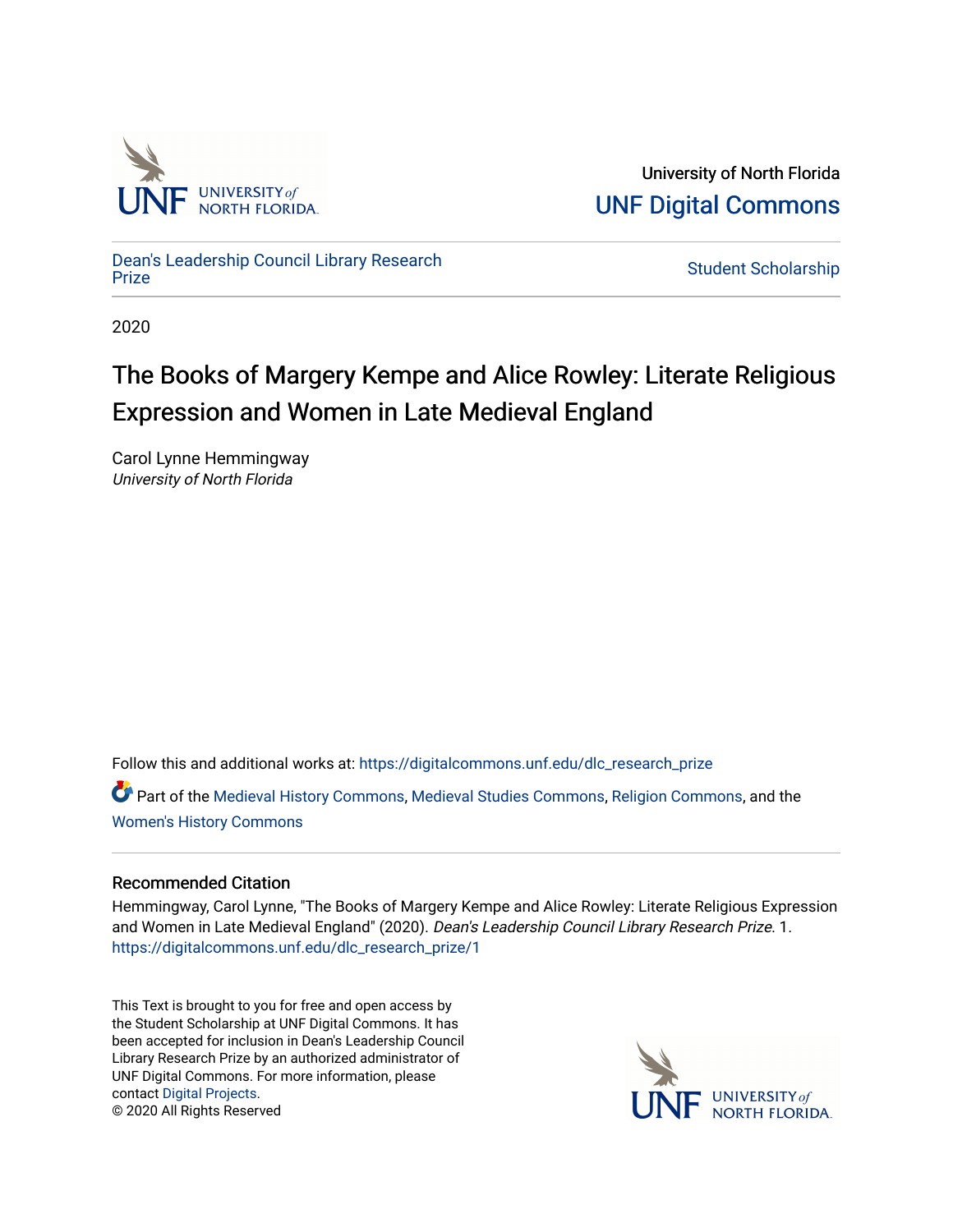**The Books of Margery Kempe and Alice Rowley:** 

**Literate Religious Expression and Women in Late Medieval England**

Carol Lynne Hemmingway

EUH 4932: Medieval Heresy

December 5, 2020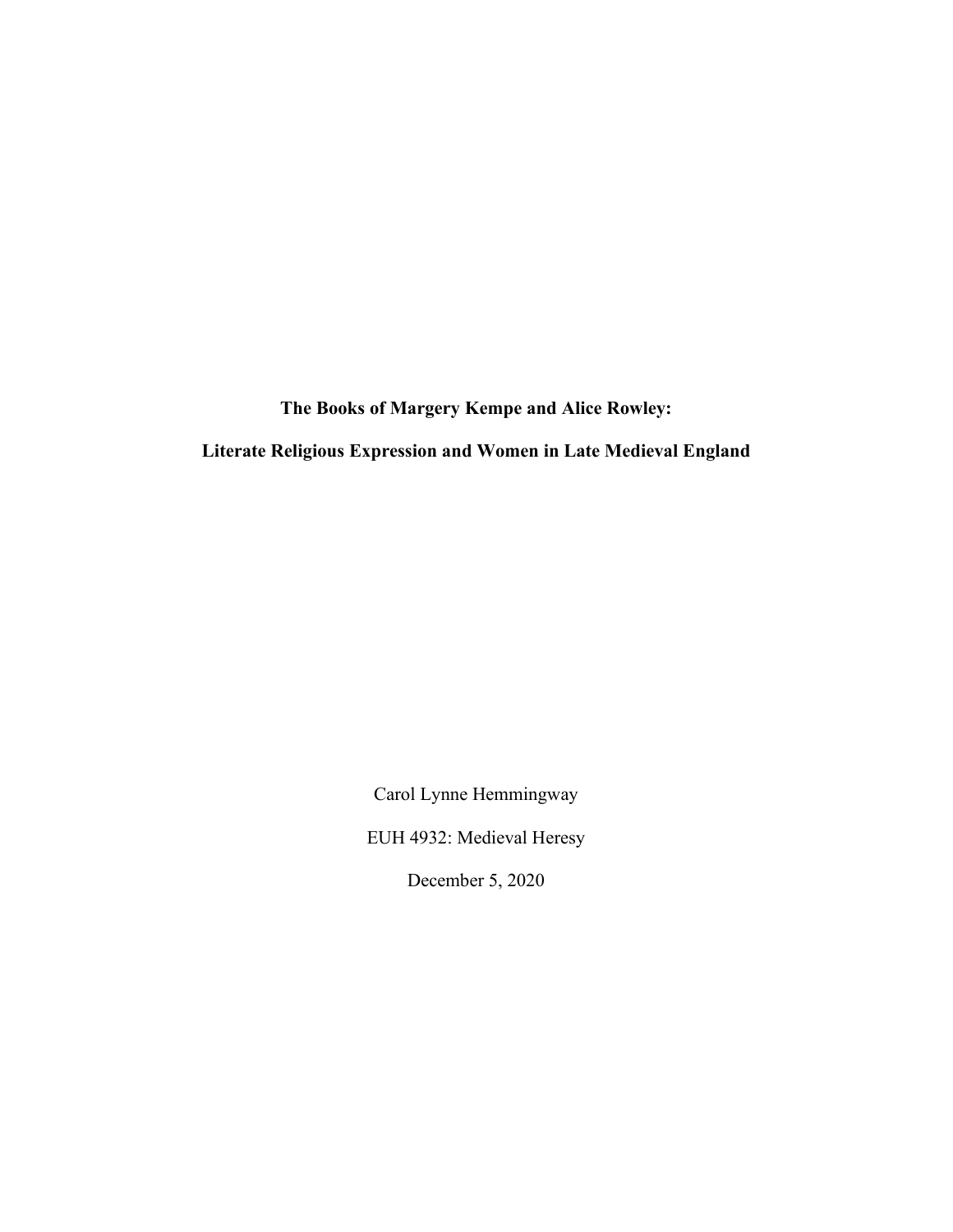In 1407, Archbishop of Canterbury Thomas Arundel, in response to an increase in religious dissent during and immediately after the life of John Wycliffe, drafted a list of constitutions outlining thirteen statutes which condemned religious expression outside of that approved by the Church. Those "contrarying the ancient doctrine" and "refusing the traditions" that had been established as the Church's orthodoxy were rebelling against God.<sup>[1](#page-2-0)</sup> First enforcing the general authority of the Church, preaching was limited to those with express permission and the efficacy of the sacraments was not to be challenged.<sup>[2](#page-2-1)</sup> Later constitutions solidified clerical control over written religious texts, a medium which could be used against them. The sixth constitution prohibited Wycliffe's books. It also restricted the purchase and possession of religious texts to those "expressly approved or allowed" by orthodox examiners from or selected by England's universities, Oxford and Cambridge.<sup>[3](#page-2-2)</sup> Notably, the clergy asserted authority to restrict vernacular translations of the Bible.<sup>[4](#page-2-3)</sup> However, these efforts of censorship were not very successful as vernacular translations continued to thrive. [5](#page-2-4) Arundel's *Constitutions* demonstrate England's growing problem of heresy, particularly Lollardy, in the minds of the clergy after the thirteenth century. Suspecting more than homegrown Wycliffism, the clergy censored continental traditions of radical mysticism and visions, often documented through books, as well.<sup>[6](#page-2-5)</sup> Within this environment, the literate religiosity of those not conventionally allowed this form of expression, like women, were viewed with suspicion.

This environment of increasing hostility towards religious dissent in late Medieval

<span id="page-2-0"></span><sup>&</sup>lt;sup>1</sup> John Foxe, Vol. 3 of *The Acts and Monuments of John Foxe*, ed. George Townsend

<sup>(</sup>London: Seeley, Burnside, and Seeley, 1843), 243.

<span id="page-2-1"></span><sup>2</sup> Foxe, *Acts and Monuments*, 243-245.

<span id="page-2-2"></span><sup>3</sup> Foxe, *Acts and Monuments*, 245.

<span id="page-2-3"></span><sup>4</sup> Foxe, *Acts and Monuments*, 245.

<span id="page-2-4"></span><sup>5</sup> Katheryn Kerby-Fulton, *Books under Suspicion: Censorship and Tolerance of Revelatory Writing in Late Medieval England* (Notre Dame: University of Notre Dame Press, 2006), 16.

<span id="page-2-5"></span><sup>6</sup> Kerby-Fulton, *Books under Suspicion*, 14.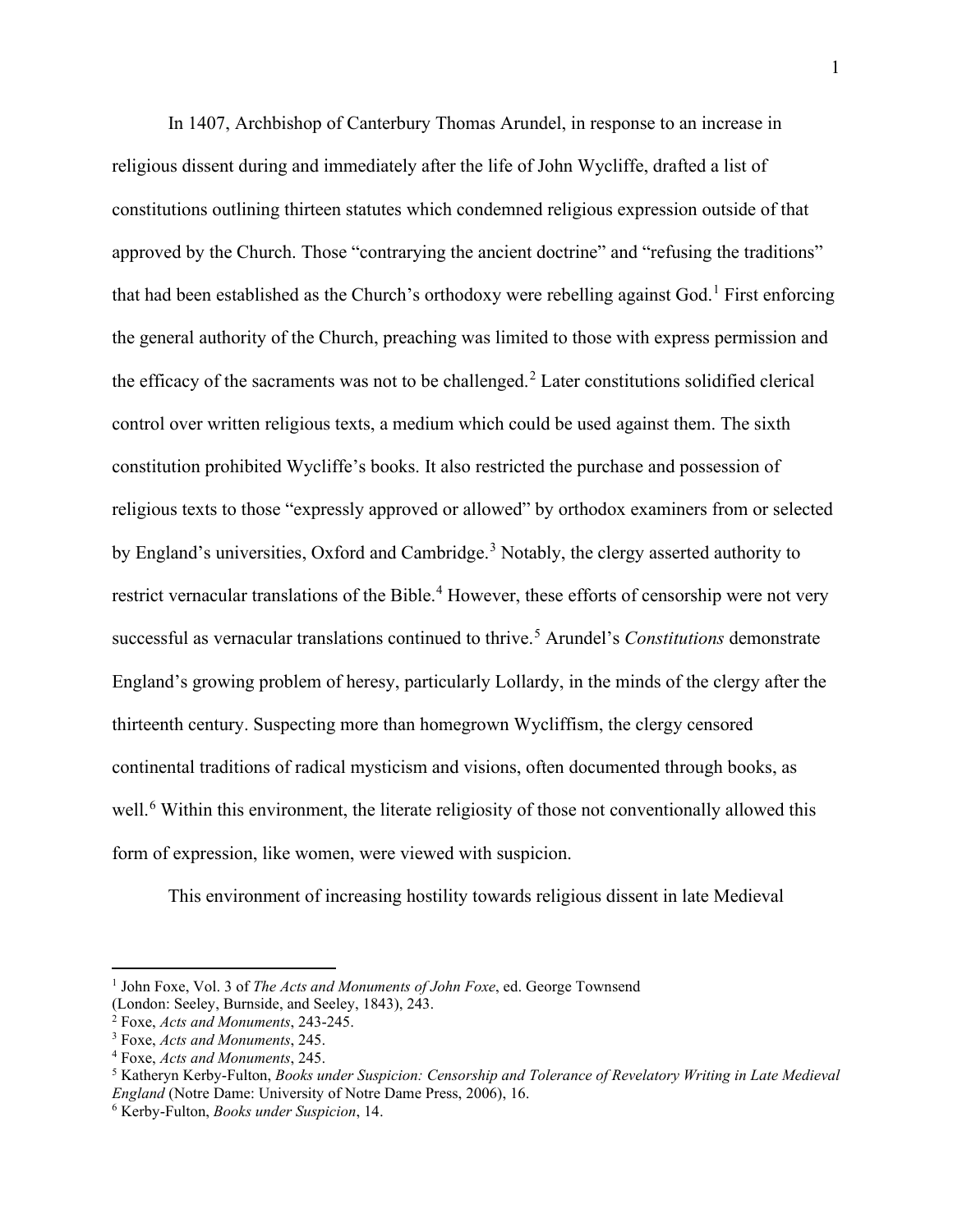England was the setting for the lives of Margery Kempe and Alice Rowley. As told by *The Book of Margery Kempe*, Kempe chose to live as a holy married holy woman, renouncing her former sinful materialism. Her pilgrimages, visions, refusal to tolerate the swearing of oaths, and distinctive uncontrollable sobbing made her a controversial figure to her English contemporaries in the late fourteenth and early fifteenth centuries. However, this did not stop Kempe from orally composing the narrative of her life to a believing scribe in her old age. While Kempe was suspected of heresy for her religious expression which contradicted social norms, Alice Rowley of Coventry chose to express herself through explicitly deviating from orthodoxy in what little is known from the Litchfield Court Book recording the Coventry heresy trials of 1511 to 1512. Rowley used her local influence to teach against orthodox beliefs about the sacraments, eventually becoming a major figure in the local community of those who held similar views and being convicted as a heretic. As women with unconventional religious paths, they share experiences as the targets of inquisitorial interrogation but also the importance of literacy and English texts in their religious lives. The cases of Kempe and Rowley demonstrate how books and literacy at times provided the means through which women could assert some control over their immediate religious environment; however, despite how both Kempe and Rowley benefited from the culture surrounding literacy in the vernacular, medieval English religion created boundaries on their religious expression which they could not permanently exceed.

The female religious of the late Middle Ages existed in a space plagued by tension with the rise of female religious participation outside of the accepted example of the cloistered elite nun.<sup>[7](#page-3-0)</sup> The lack of oversight by male clergy in female religious houses like beguines and the sensual visions, asceticism, and physical miracles that are associated with mysticism attracted

<span id="page-3-0"></span><sup>7</sup> Caroline Walker Bynum, *Holy Feast and Holy Fast: The Religious Significance of Food to Medieval Women* (Berkeley: University of California Press, 1987), 13, EBSCOhost.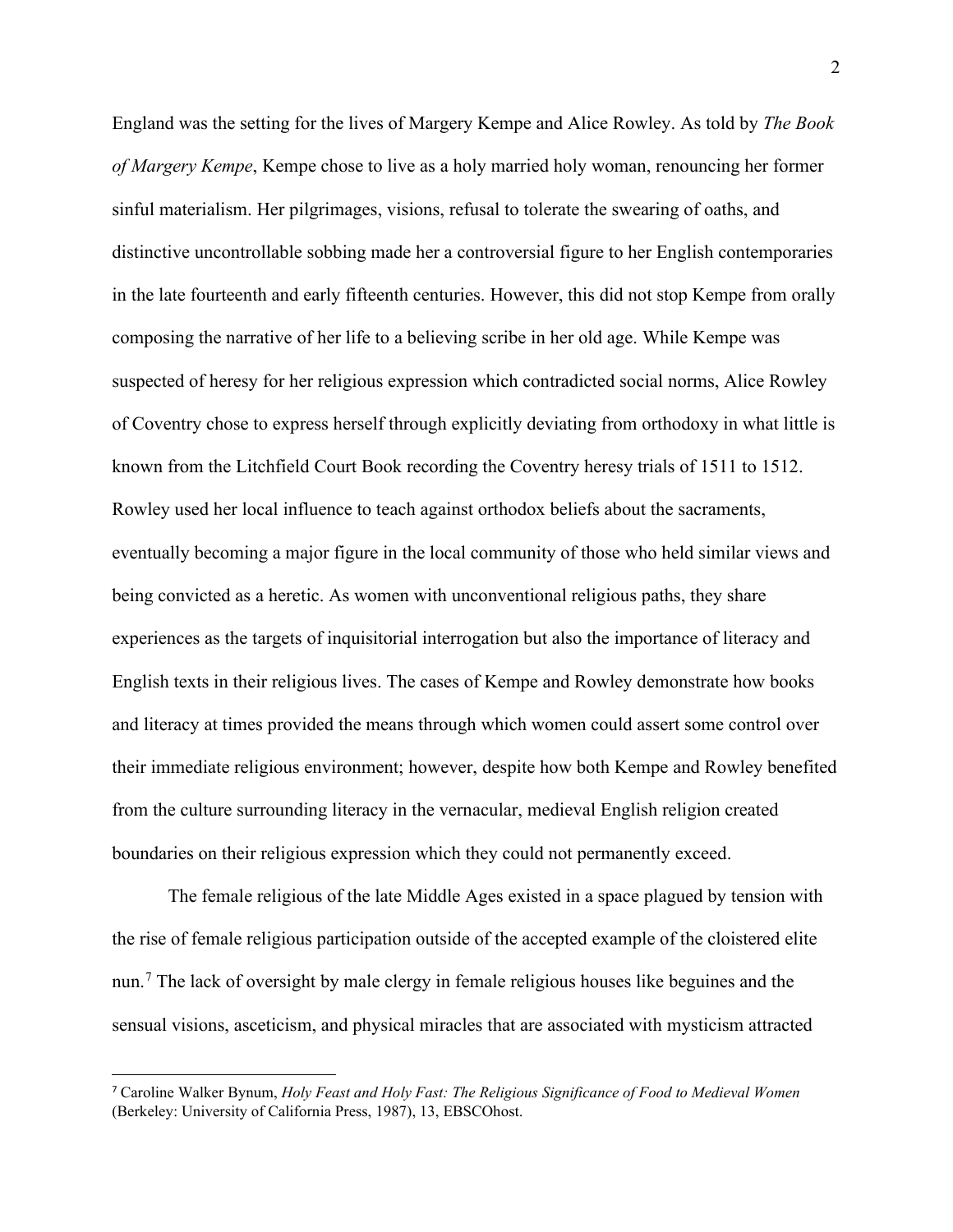much attention. The latter of these could be accepted as women were thought to be more physiologically predisposed towards these bodily experiences than men.<sup>[8](#page-4-0)</sup> Direct contact with the divine did not bring a higher status in the faith to the average woman, since the expression of the corrupt female body was still inferior to the spiritual training of the soul and mind which was considered a male domain.<sup>[9](#page-4-1)</sup> Some, like historians of women's history Bonnie S. Anderson and Judith P. Zinsser, have viewed heresy as something embraced by many women as a path towards female liberation or gender equality.[10](#page-4-2) Rejecting orthodox forms of expression also rejected the subordination of female religiosity, those historians believe. However, Carolina Walker Bynum has argued that the appeal of heresy to women might have been the same types of physical religious expression which attracted orthodox women at the time.<sup>[11](#page-4-3)</sup> Heresy was only one religious option for women in this period with its own gendered restrictions. For contemporary priests, the physicality of female belief was an observable phenomenon that had to be addressed.

Concerned about the growing number of female mystics, Church leadership sought to define this site of controversy within orthodoxy. Male clerics used the signs and miracles of female mystics to inspire faith in orthodoxy to discourage the masses from heresy and to keep them under the Church's care.<sup>[12](#page-4-4)</sup> By the fifteenth century, opinion within the clergy towards female religiosity shifted towards suspicion, calling for "discernment" towards the women whose behavior had been tolerated for the sake of fighting heresy.<sup>[13](#page-4-5)</sup> While at the Council of Constance in 1415, John Gerson, chancellor of the University of Paris, wrote against famous but

<span id="page-4-0"></span><sup>8</sup> Dyan Elliott, *Proving Woman: Female Spirituality and Inquisitional Culture in the Later Middle Ages* (Princeton: Princeton University Press, 2004), 204-208, EBSCOhost; Caroline Walker Bynum, *Fragmentation and Redemption: Essays on Gender and the Human Body in Medieval Religion* (New York: Zone Books, 1991), 189-194. <sup>9</sup> Bynum, *Fragmentation and Redemption*, 235-236.

<span id="page-4-2"></span><span id="page-4-1"></span><sup>10</sup> Bonnie S. Anderson and Judith P. Zinsser, *A History of Their Own: Women in Europe from Prehistory to the Present*, rev. ed. (New York: Oxford University Press, 2000), 1:224-227.

<span id="page-4-3"></span><sup>11</sup> Bynum, *Holy Feast*, 17.

<span id="page-4-4"></span><sup>12</sup> Bynum, *Fragmentation and Redemption*, 195; Elliott, *Proving Woman*, 72.

<span id="page-4-5"></span><sup>13</sup> Elliott, *Proving Woman*, 299-303.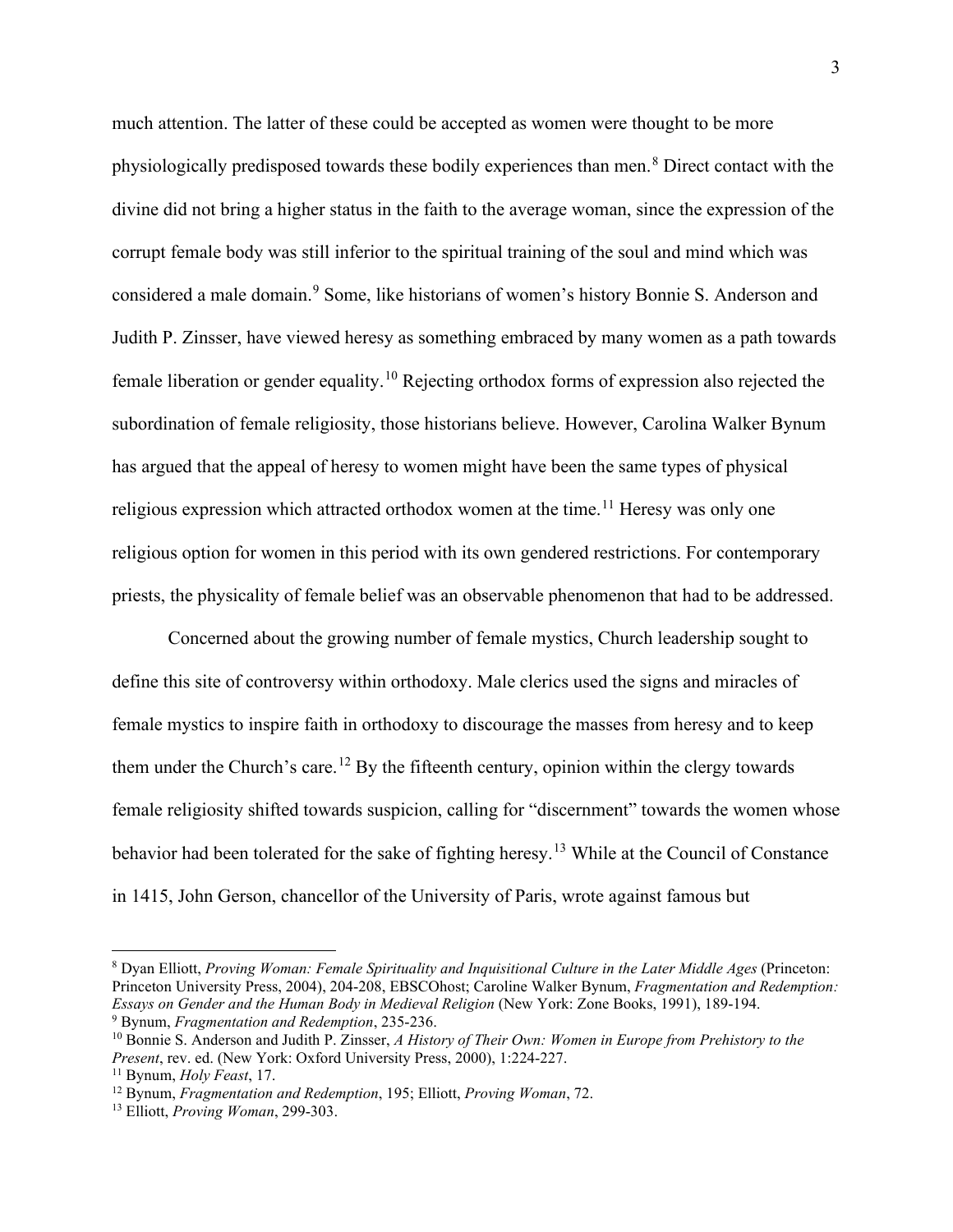controversial female saints and holy women like Bridget of Sweden and Catherine of Siena.<sup>[14](#page-5-0)</sup> In these circumstances, women needed male advocates to defend them against accusations of heresy. Female mystics often depended on their confessors to play that role for them.<sup>[15](#page-5-1)</sup> By submitting to this relationship and remaining within the control of the church, women could avoid the charge of heresy. No matter the Church's judgment of a religious woman, orthodox or heretic, clerics sought to regulate their controversial forms of religiosity.

Female literacy in late medieval England was often connected to religious expression. By the sixteenth century, female readers, particularly those of printed texts, included nuns, aristocrats, or gentry.<sup>[16](#page-5-2)</sup> For those with access to wealthy monastic libraries, the reading and study of devotional texts were part of their religious lives.<sup>[17](#page-5-3)</sup> However, reading as a form of religious expression went beyond the cloister. Women in secular society needed wealth and standing to be able to access the education needed to read. It was often for pragmatic reasons, like business and household management, that women were taught to read.<sup>[18](#page-5-4)</sup> Female education outside of the nunnery often came from other women in their family.<sup>[19](#page-5-5)</sup> Outside of pragmatic business uses, women followed a "recognizable pattern of women's participation in literate culture": the reading group.<sup>[20](#page-5-6)</sup> The books known to have been owned and read by women, which were used in these groups, were largely religious in nature, leaving little evidence for secular reading outside of documents related to business or household affairs.<sup>[21](#page-5-7)</sup> Status also affected the ability to engage

<span id="page-5-0"></span><sup>14</sup> John W. Coakley, *Women, Men, and Spiritual Power: Female Saints and Their Male Collaborators. Gender, Theory, and Religion* (New York: Columbia University, 2006), 211, EBSCOhost.

<span id="page-5-1"></span><sup>15</sup> Elliott, *Proving Woman*, 212.

<span id="page-5-2"></span><sup>&</sup>lt;sup>16</sup> Mary Carpenter Erler, *Women, Reading, and Piety in Late Medieval England* (Cambridge: Cambridge University Press, 2002), 133.

<span id="page-5-3"></span><sup>17</sup> Erler, *Women, Reading, and Piety*, 30-35.

<span id="page-5-4"></span><sup>18</sup> Rebecca Krug, *Reading Families: Women's Literate Practice in Late Medieval England* (Ithaca: Cornell University Press, 2002), 4,12.

<span id="page-5-5"></span><sup>19</sup> Krug, *Reading Families*, 67, 70-71.

<span id="page-5-6"></span><sup>20</sup> Krug, *Reading Families*, 77.

<span id="page-5-7"></span><sup>21</sup> Erler, *Women, Reading, and Piety*, 3.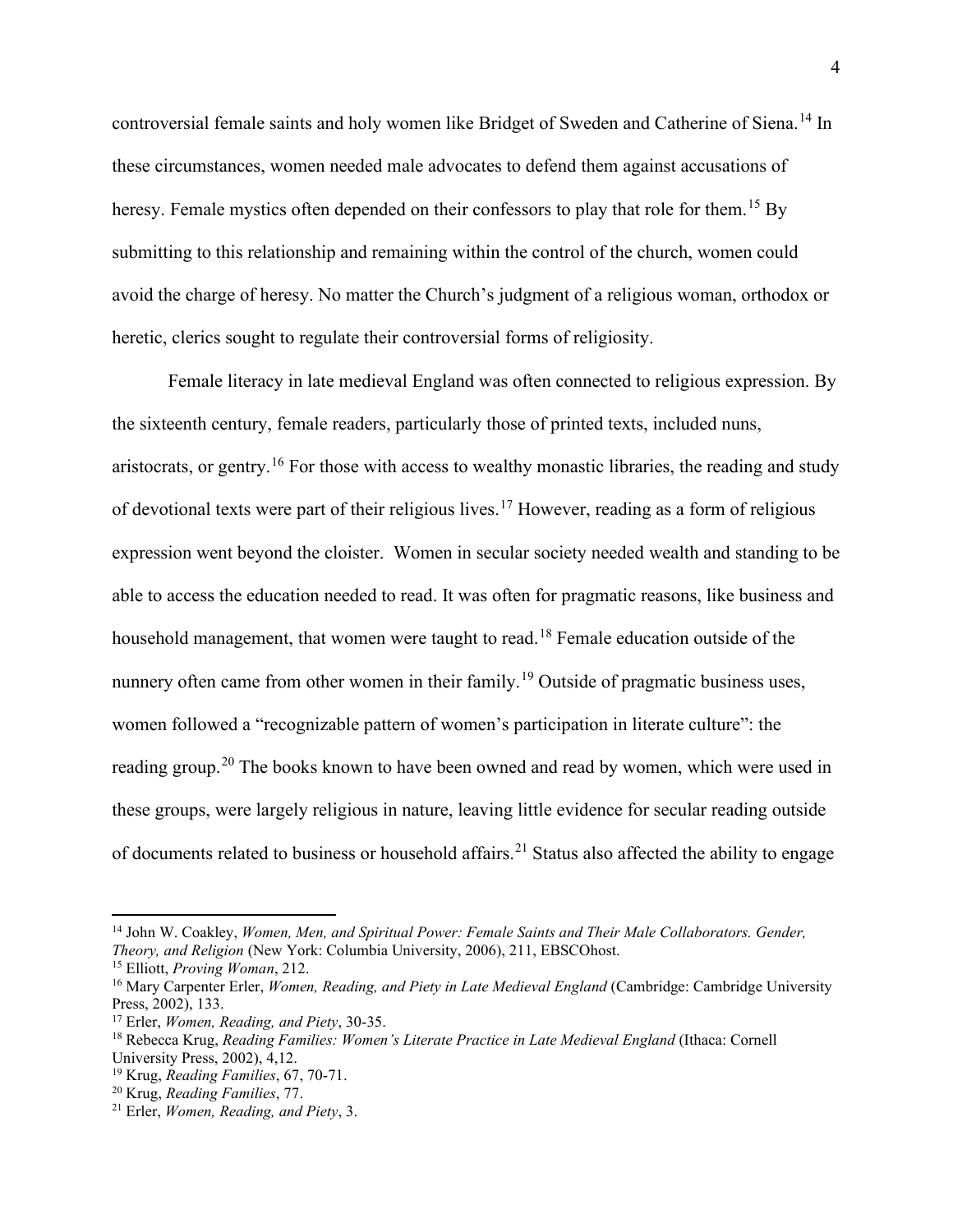in literate culture because access to books depended on social connections.<sup>[22](#page-6-0)</sup> Consequently, women of higher standing could own vernacular devotional texts with little consequences. Social and economic class affected greatly the acceptability of female literacy and engagement with often religious texts in late medieval England.

Since the discovery of *The Book of Margery Kempe*, questions of authorship and the identity of its titular character have concerned scholars of English literature and history. Early scholarship diminishes Kempe's authorship. John C. Hirsch, for example, credits Kempe's second scribe as a co-author of the text because of his drastic rewriting and expansion of Kempe's original draft.<sup>[23](#page-6-1)</sup> More recent scholarship argues that Kempe played an active role in creating her book, maintaining control throughout the writing process.<sup>[24](#page-6-2)</sup> Diane R. Uhlman contends that the prologue explaining the creation of the *Book* instead erases the role of the scribe, giving the most credit to Kempe.<sup>[25](#page-6-3)</sup> Taking this further, Lynn Staley writes that the very existence of the male scribe in the text serves to further authorize Kemp's authorship, confirming the orthodoxy of the religious woman and her *Book*. [26](#page-6-4) In her influential *Dissenting Fictions*, Staley also argues that the character Margery Kampe was created by the author Margery Kempe for the book's largely fictional narrative.<sup>[27](#page-6-5)</sup> This stance is not universally agreed upon. The distinction between character and author has been called "problematic" by Diane Watt, while Genelle Gertz argues that Kempe's life is only fictionalized in that it is told from a subjective

<span id="page-6-0"></span><sup>22</sup> Erler, *Women, Reading, and Piety*, 25, 136.

<span id="page-6-1"></span><sup>23</sup> John C. Hirsh, "Author and Scribe in *The Book of Margery Kempe*," *Medium Ævum* 44, no. 1 (1975): 147-150, https://www.jstor.org/stable/43628104.

<span id="page-6-2"></span><sup>24</sup> Nicholas Watson, "The Making of *The Book of Margery Kempe*," in *Voices in Dialogue: Reading Women in the Middle Ages*, ed. Linda Olson and Kathryn Kerby-Fulton (Notre Dame, IN: University of Notre Dame Press, 2005), 405-409.

<span id="page-6-3"></span><sup>25</sup> Diana R. Uhlman, "The Comfort of Voice, the Solace of Script: Orality and Literacy in *The Book of Margery Kempe*," *Studies in Philology* 91, no. 1 (Winter 1994): 55-56, https://www.jstor.org/stable/4174475.

<span id="page-6-4"></span><sup>26</sup> Lynn Staley, *Margery Kempe's Dissenting Fictions* (University Park, PA: Pennsylvania State University Press, 1994), 20-21.

<span id="page-6-5"></span><sup>27</sup> Staley, *Dissenting Fictions*, 3.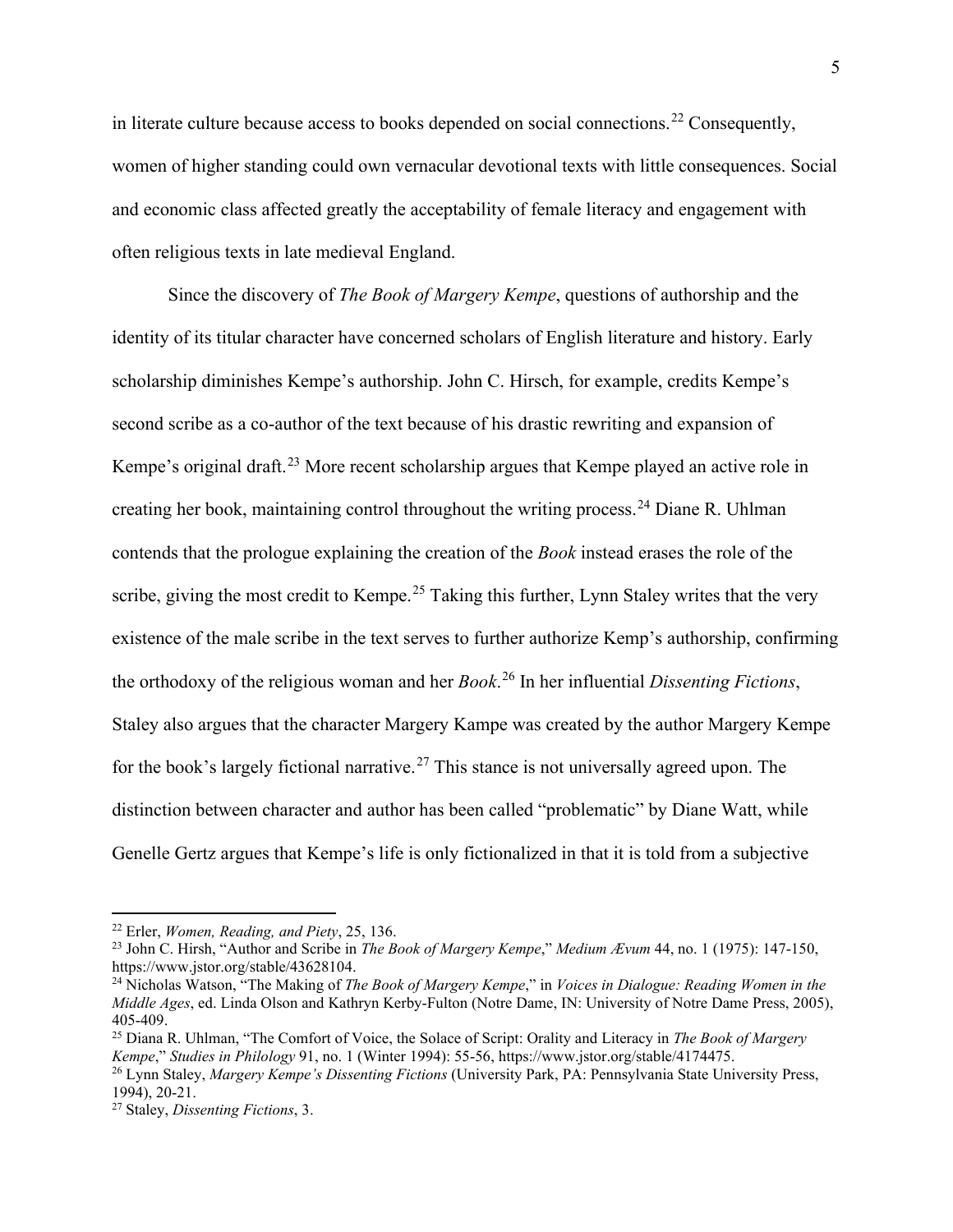perspective of past events.<sup>[28](#page-7-0)</sup> To discuss Kempe's use of vernacular books, I contend that Kempe employed the *Book* to negotiate a space for her spirituality, while critically examining Kempe's construction of herself as partially autobiographical rather than entirely fictional.

For the Lollards, few prominent women like Margery Kempe exist to study, so scholars study the role of women in Lollardy more broadly. As previously mentioned, some have viewed heresy as a haven for female emancipation and gender equality. When these ideas were prominent, Margaret Aston, although hesitant to assert that female Lollard priests existed, supported the idea that heterodoxy gave important roles to female converts. She claimed that Lollardy "produced some famous women preachers in their time and promoted the religious and educational equality of the sexes."[29](#page-7-1) Anne Hudson's study which shaped the modern study of Lollardy, *The Premature Reformation*, defers to these positions. Hudson views critics' suspicions of the Lollards as evidence for female education and possibly teaching.<sup>[30](#page-7-2)</sup> Alcuin Blamires more recently support this viewpoint, citing Walter Brut's defense of a female priesthood as part of his trial before theologians in 1391.<sup>[31](#page-7-3)</sup> More recently, scholarship on female Lollardy has shifted.

After a reexamination of the evidence of Brut, the scholarly consensus moved away from beliefs that Lollard women commonly had positions of leadership. Fiona Somerset has since dismissed the idea that Brut's meant to defend women, placing it within a larger theoretical argument on the priesthood, absent of any real female perspective, that was seized upon by his

<span id="page-7-0"></span><sup>28</sup> Diane Watt, *Medieval Women's Writing: Works by and for Women in England, 1100-1500* (Cambridge: Polity Press, 2007), 130; Genelle Gertz, *Heresy Trials and English Women Writers, 1400–1670* (Cambridge: Cambridge University Press, 2012), 48, EBSCOhost.

<span id="page-7-1"></span><sup>29</sup> Margaret Aston, *Lollards and Reformers: Images and Literacy in Late Medieval Religion* (London: Hambledon Press, 1984), 49, 55, 69, EBSCOhost.

<span id="page-7-2"></span><sup>30</sup> Anne Hudson, *The Premature Reformation: Wycliffite Texts and Lollard History* (Oxford: Clarendon Press, 1988), 137, 188-189, 326-327.

<span id="page-7-3"></span><sup>31</sup> Alcuin Blamires, ed., *Woman Defamed and Woman Defended: An Anthology of Medieval Texts*, with Karen Pratt and C. W. Marx (Oxford: Clarendon Press, 1992), 250.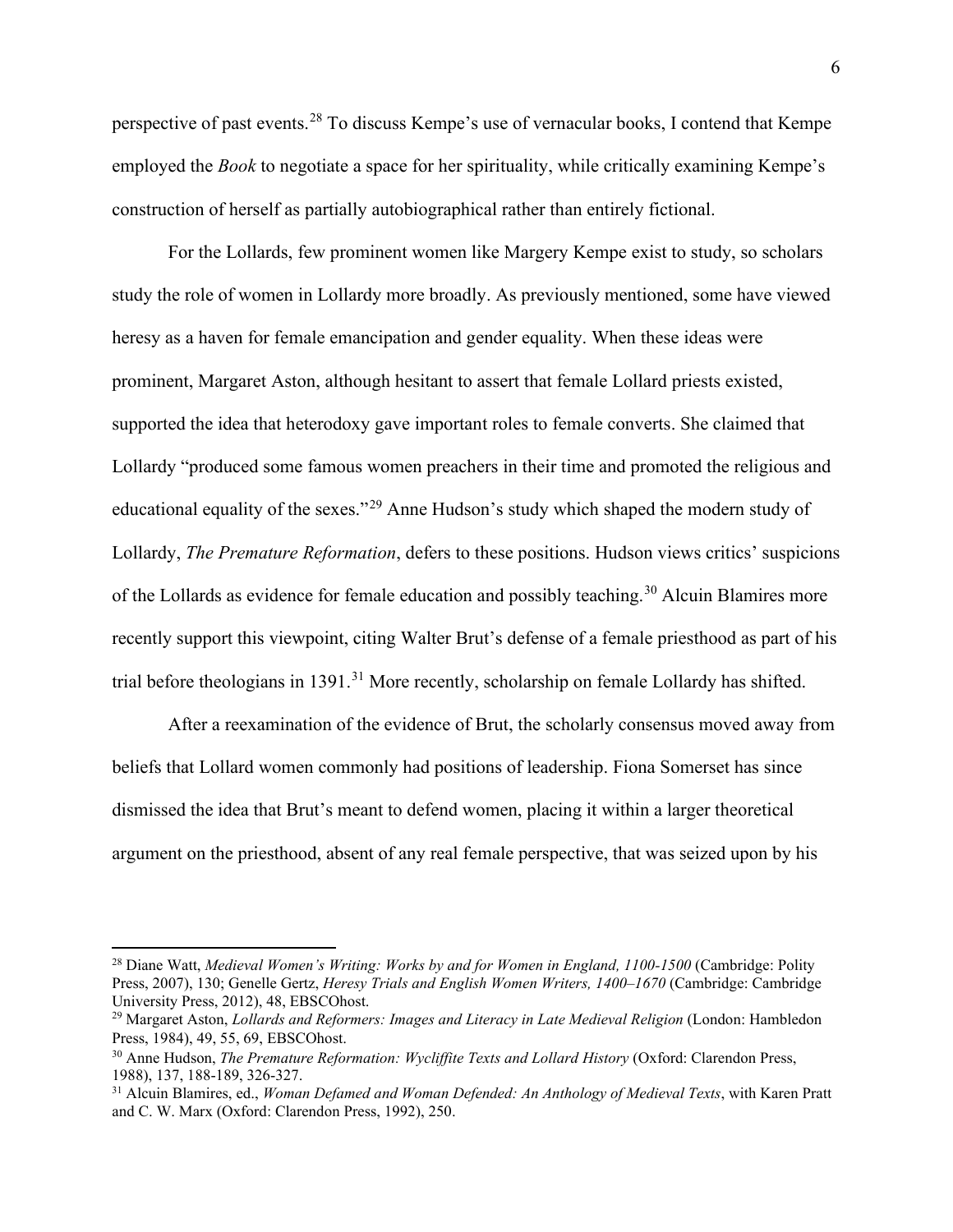detractors.[32](#page-8-0) Shannon McSheffrey's *Gender and Heresy* is the most prominent work on Lollardy that demonstrates the change. Contrary to previous scholars, McSheffrey's view of the status of women in Lollard was pessimistic. She noted that Lollardy held more appeal to men and the women who were found to be heretics usually joined through familial connections.<sup>[33](#page-8-1)</sup> McSheffrey wrote that, "In the Lollard view, family life pleased God best," and, for this reason, most Lollard women were relegated to supporting roles in the home.<sup>[34](#page-8-2)</sup> It is on this subordinate status of Lollard women that I base my analysis of Alice Rowley who has received little individual attention, highlighting her as an exception to this rule and addressing how she used the spread of books to overcome gendered obstacles.

The use of books through Kempe's writing and Rowley's reading necessitates a discussion of each woman's literacy. According to *The Book of Margery Kempe*'s portrayal, Kempe was an illiterate holy woman through whom God spoke. The key to a discussion of Kempe's illiteracy is the implied but not explicit nature of the trait in the text. Kempe confirms her ignorance of Latin when prompted to speak in it during a trial, but that gives no information on her literacy in the vernacular.<sup>[35](#page-8-3)</sup> Due to Kempe's social standing, she quite possibly could at least read English. Kempe, the daughter of a former mayor of the important port town of Lynn and delegate to parliament, came from a prominent leading family that would have gained power through its involvement in regional politics and trade.<sup>[36](#page-8-4)</sup> Even if she could not read herself, she had the means, and likely the connections to the various priests that she mentions throughout her

<span id="page-8-0"></span><sup>32</sup> Fiona Somerset, "*Eciam Mulier*: Women in Lollardy and the Problem of Sources," in Olson and Kerby-Fulton, *Voices in Dialogue*, 249-257.

<span id="page-8-1"></span><sup>33</sup> Shannon McSheffrey, *Gender and Heresy: Women and Men in Lollard Communities, 1420-1530* (Philadelphia: University of Pennsylvania Press, 1995), 4.

<span id="page-8-2"></span><sup>34</sup> McSheffrey, *Gender and Heresy*, 81-82.

<span id="page-8-3"></span><sup>35</sup> Margery Kempe, *The Book of Margery Kempe*, trans. and ed. Lynn Staley (New York: W. W. Norton & Company, 2001), 82-83.

<span id="page-8-4"></span><sup>36</sup> Kate Parker, "Lynn and the Making of a Mystic" in *A Companion to* The Book of Margery Kempe, eds. John H. Arnold and Katherine. J. Lewis (Woodbridge: D.S. Brewer, 2004), 56-57.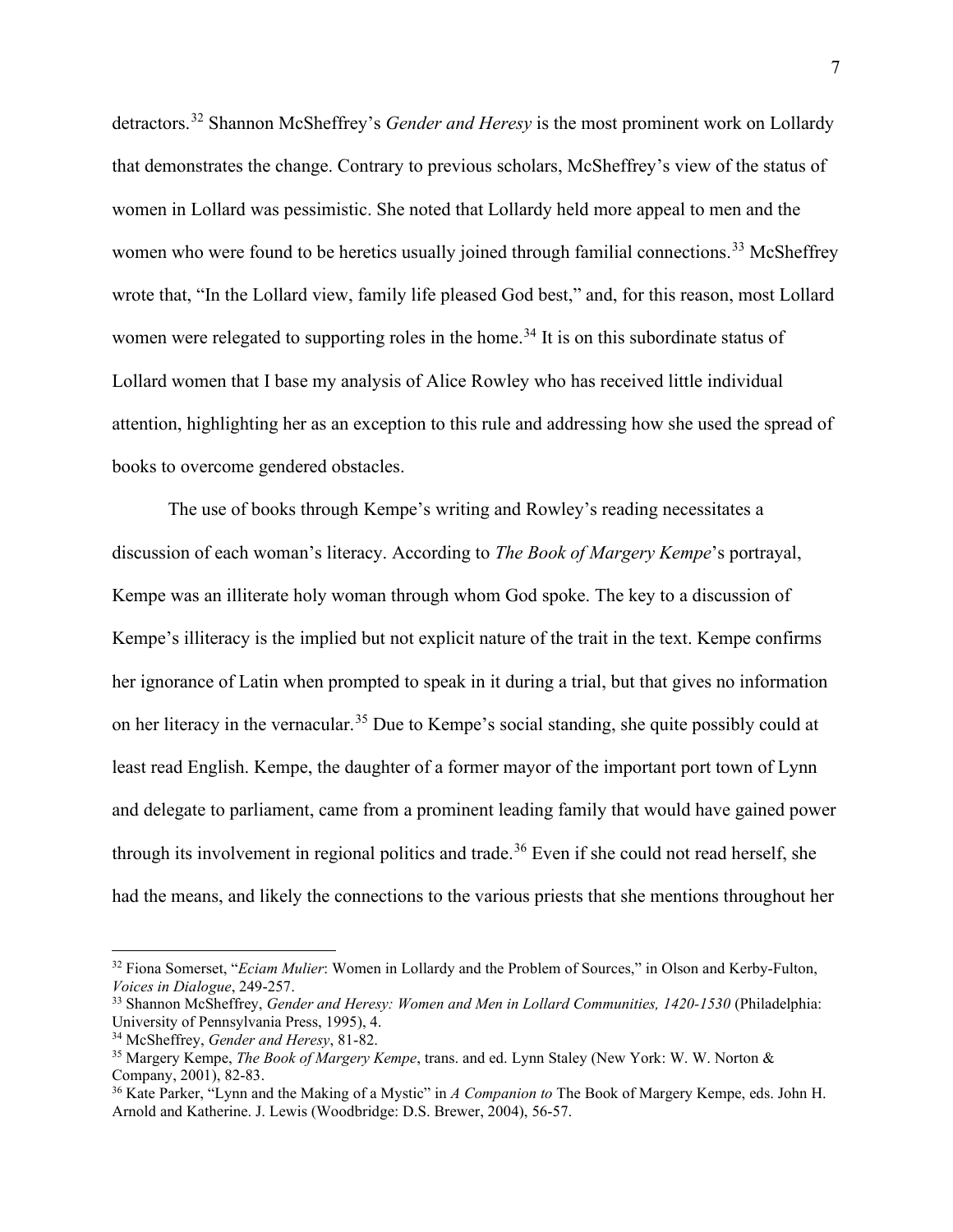text, to gain access to devotional books popular among upper-class orthodox women. Kempe's possible literacy is also evidenced by her failed business ventures and the skills necessary to be able to start and manage a business in late medieval England.<sup>[37](#page-9-0)</sup> Despite the very real possibility that someone of Kempe's standing would have been able to read English, her illiteracy in the text serves a purpose. Kempe's dependency on orality and lack of education bolster her claim of direct communication with God.<sup>[38](#page-9-1)</sup> Staley argues that Kempe's apparent illiteracy was a strategy to protect herself against claims of Lollardy.<sup>[39](#page-9-2)</sup> No matter the truth, Kempe needed the text to suggest her illiteracy.

In contrast, Rowley's literacy and education are quickly apparent in the heresy trials of the Coventry Lollards. For Rowley, literacy was an advantage. Part of this was due to the emphasis of the primacy of lay access to vernacular biblical translations in the Lollardy of the late fifteenth and early sixteenth centuries.<sup>[40](#page-9-3)</sup> These small networks of religious dissenters needed people to read the texts on which their association was based. The heretical group at Coventry also had a uniquely high rate of female literacy, encouraging the involvement of women in the community.[41](#page-9-4) As a member of the city's upper class, she had greater access to education than her male artisan Lollard counterparts. Having been married to a prominent merchant and former mayor of Coventry, Rowley's status provided the authority and wealth to gain access to vernacular books.[42](#page-9-5) As most Lollards only possessed vernacular tracts, Rowley's copies of entire translations of biblical books showed her privilege.<sup>[43](#page-9-6)</sup> Because of her circumstances, she acquired

<span id="page-9-0"></span><sup>37</sup> Kempe, *Book of Margery Kempe*, 8-9.

<span id="page-9-1"></span><sup>38</sup> Uhlman, "The Comfort of Voice," 57.

<span id="page-9-2"></span><sup>39</sup> Staley, *Dissenting Fictions*, 32.

<span id="page-9-3"></span><sup>40</sup> Shannon McSheffrey, "Heresy, Orthodoxy and English Vernacular Religion, 1480-1525," *Past & Present*, no. 186 (February 2005): 49, http://www.jstor.com/stable/3600851.

<span id="page-9-4"></span><sup>41</sup> McSheffrey, *Gender and Heresy*, 34-36.

<span id="page-9-5"></span><sup>42</sup> Shannon McSheffrey and Norman Tanner, eds. and trans., *Lollards of Coventry, 1486-1522* (London: Cambridge University Press, 2003), 123-124, 315-316.

<span id="page-9-6"></span><sup>43</sup> Aston, *Lollards and Reformers*, 106.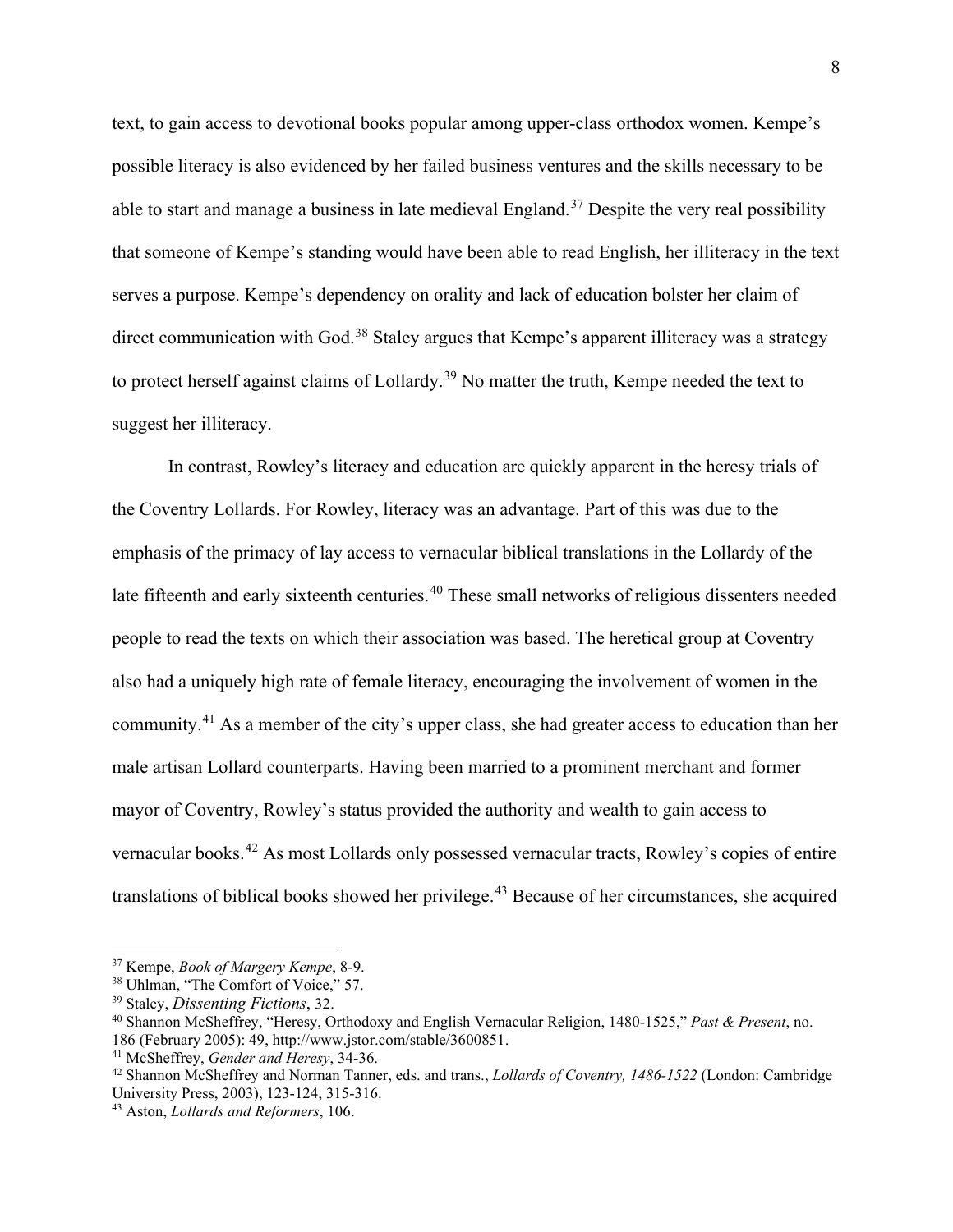the ability to support the Coventry group spiritually through the transmission of knowledge from the religious texts she owned, creating a bond between members through the exchange and public reading of books.

Both Kempe and Rowley's attempts to influence their religious environment relied on networks centered around the exchange of information, particularly through books. For Kempe, networking and collaboration with others were essential for the completion of her text. Over seven to eight years, a local priest reads her religious texts. The mystical concepts present in these texts, like Richard Rolle's *Incendium Amoris,* provide Kempe an understanding of her mystical predecessors before putting her life to writing.<sup>[44](#page-10-0)</sup> The influence of St. Bridget's *Revelations*, another of these texts, appears several times throughout the *Book*. The *Book* makes a direct comparison between the divine experiences of St. Bridget and Kempe during one of Kempe's visions, and, like Bridget, Kempe becomes spiritually wedded to God, commemorated by a ring.**[45](#page-10-1)** Lynn's literate community also made possible the writing of her manuscript. Through her connections to scribes, she was able to finish the text, ordering its secrecy until after her death. [46](#page-10-2) Literary networks also disseminated her book to audiences. Connections between the pious educated people would later lead to the creation of an unknown number of copies and its inclusion in the Yorkshire monastery of Mount Grace's library collection.[47](#page-10-3) Despite, or perhaps because of, her ostracization from the community, her religious work was not conducted alone. These literary networks not only provided support for Kempe's religious training but also served to further authenticate the holiness of her life and later to spread her message to others.

<span id="page-10-0"></span><sup>44</sup> Kempe, *Book of Margery Kempe*, 105-106.

<span id="page-10-1"></span><sup>45</sup> Kempe, *Book of Margery Kempe*, 35-36, 57.

<span id="page-10-2"></span><sup>46</sup> Kempe, *Book of Margery Kempe*, 5.

<span id="page-10-3"></span><sup>47</sup> Karma Lochrie, *Margery Kempe and Translations of the Flesh*, New Cultural Studies Series (Philadelphia: University of Pennsylvania Press, 1994), 206, EBSCOhost.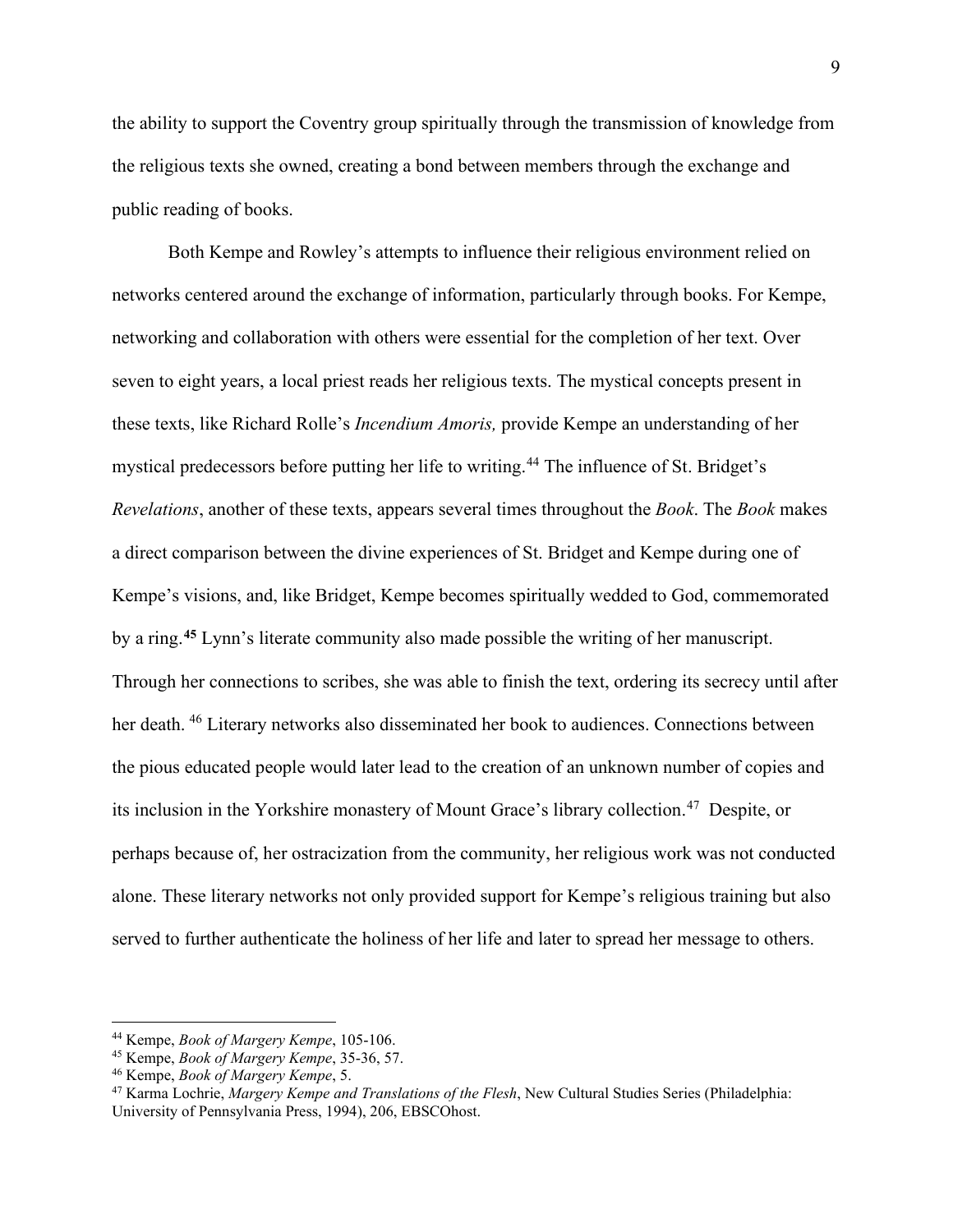Like Kempe, Rowley depended on her connection to others through written texts. The exchange of books created networks connecting the disparate communities of later Lollardy.<sup>[48](#page-11-0)</sup> The records of the Coventry trials show a web of relationships between citizens, established through the exchange, reading, and discussion of vernacular texts. Rowley is reported to have lent books to at least five other members of the group of heretics from Coventry convicted from 1511 to 1512 and a local vicar, who she believed "favoured her and the others."[49](#page-11-1) She was mentioned by name in the testimonies of fifteen of her fellow accused who connected her to even more members of the community. Her prominence caused Robert Silkby, another local leader, to implicate her from the beginning of the trials, reporting a meeting in which she read from the Gospels.<sup>[50](#page-11-2)</sup> Other accusers highlighted Rowley's public readings as the Lollards' web unraveled. Roger Landesdale, another leader, confessed that Rowley had brought her personal biblical texts, including the Commandments and the letters of St. Paul, to his home for readings.<sup>[51](#page-11-3)</sup> By bringing books, the scattered group of religious dissenters could meet for secret gatherings surrounding the texts. The ability to facilitate group meetings through her books gave Rowley an unusual amount of influence and further emphasized her heterodoxy.

How each woman employed books determined where she stood in relation to orthodoxy. To provide evidence of her orthodoxy as a mystic, Kempe needed a record of her holy life and miracles, following the style of the hagiography. Well-known figures acknowledge her sanctity and divine knowledge in the text. Notably the anchorite and visionary Julian of Norwich affirms Kempe in the face of public condemnation, saying, "Set all your trust in God and fear not the

<span id="page-11-0"></span><sup>48</sup> Maureen Jurkowski, "Lollard Networks," in *Wycliffite Controversies*, eds. Mishtooni Bose and J. Patrick Hornbeck II, Medieval Church Studies 23 (Turnhout: Brepols Publishers, 2011), 273; John A. F. Thomson, *The Later Lollards, 1414-1520* (London: Oxford University Press, 1965), 243.

<span id="page-11-1"></span><sup>49</sup> McSheffrey and Tanner, *Lollards of Coventry*, 116-120, 130-131, 159-160, 217-218.

<span id="page-11-2"></span><sup>50</sup> McSheffrey and Tanner, *Lollards of Coventry*, 104.

<span id="page-11-3"></span><sup>51</sup> McSheffrey and Tanner, *Lollards of Coventry*, 107, 119.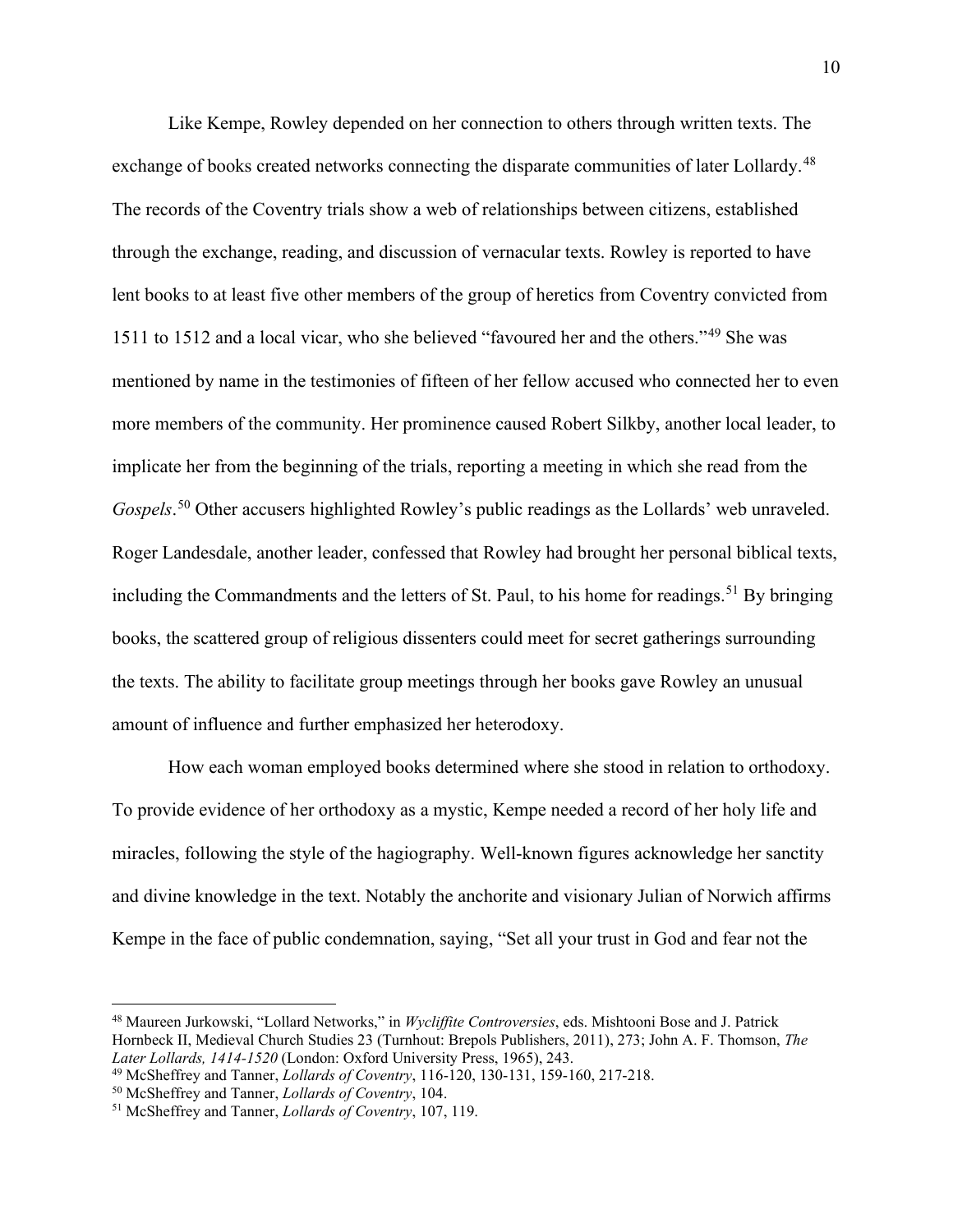language of the world, for the more despite, shame, and reproof that you have in the world, the greater is your merit in the sight of God."[52](#page-12-0) Passages in which Kempe appears to deviate also reinforce her orthodoxy. When correcting priests, Kempe follows the "pastoral norms" of the time by using exempla, moral short stories, to prove her criticisms just.<sup>[53](#page-12-1)</sup> The model of the female visionary available in hagiographies created a space of toleration for Kempe's more socially unacceptable behaviors. For example, Kempe's scribe, who at first did not condone her sobbing, later compares them to those of Marie of Oignies, another married holy woman and beguine.<sup>[54](#page-12-2)</sup> The scribe was a witness to Kempe's holiness who represented the church when condoning her actions as a religious laywoman. Katherine J. Lewis suggests that Kempe was utilizing a "renewed interest" in venerating local English saints to establish a cult through her text.<sup>[55](#page-12-3)</sup> However, there is little evidence that her confessors attempted to establish a cult surrounding her. While Kempe numbers herself among the saints, the more direct result of the text is to define her life within the bounds of orthodoxy.

To Rowley, her books are a physical element of her heterodoxy and rebellion against clerical authority. Possession and reading of vernacular texts by the upper classes were not considered heretical itself.<sup>[56](#page-12-4)</sup> Decrying the church and rejecting its sacraments through texts, however, was prosecutable. An "overwhelming portion" of the religious and biblical texts produced and possessed by dissenters like Rowley were written in the vernacular.<sup>[57](#page-12-5)</sup> The possession of English versions of the Bible outside of the control of the Church was in direct

<span id="page-12-0"></span><sup>52</sup> Kempe, *Book of Margery Kempe*, 32-33.

<span id="page-12-1"></span><sup>53</sup> Kempe, *Book of Margery Kempe*, 93-94; Edwin D. Craun, *Ethics and Power in Medieval English Reformist Writing* (Cambridge: Cambridge University Press, 2010), 137-142, EBSCOhost.

<span id="page-12-2"></span><sup>54</sup> Kempe, *Book of Margery Kempe*, 112.

<span id="page-12-3"></span><sup>55</sup> Katherine J. Lewis, "Margery Kempe and Saint Making in Later Medieval England," in Arnold and Lewis, *Companion to* Margery Kempe, 205.

<span id="page-12-4"></span><sup>56</sup> McSheffrey, "Heresy, Orthodoxy and English," 69; Kerby-Fulton, *Books under Suspicion*, 16.

<span id="page-12-5"></span><sup>57</sup>Patrick J. Hornbeck II, *What is a Lollard?: Dissent and Belief in Late Medieval England* (Oxford: Oxford University Press, 2010), 40-41.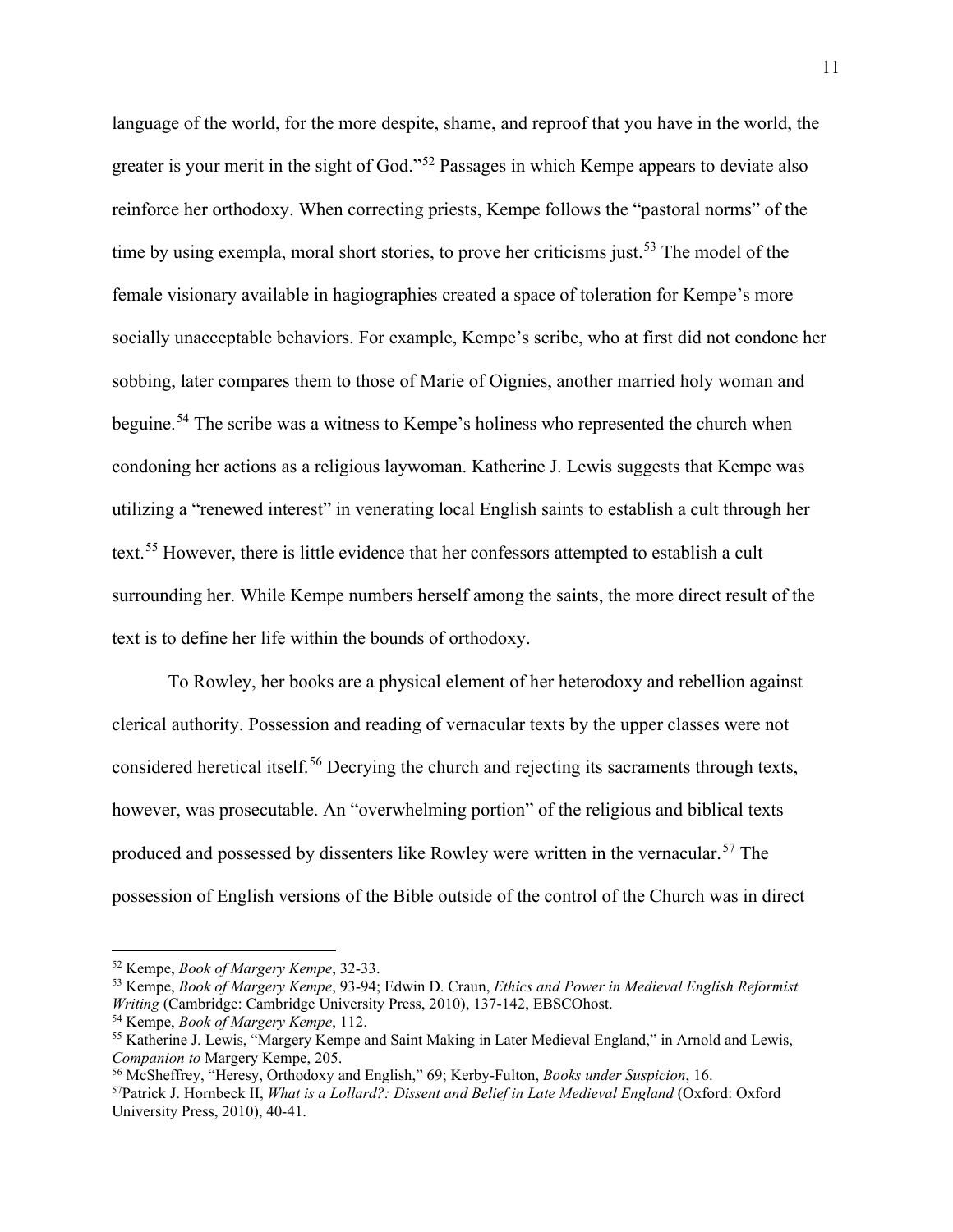contradiction of Arundel's seventh constitution. The spirit of the act of doing so broke the decree to not "bring any thing in doubt that is determined by the church."[58](#page-13-0) Rowley is alleged to have said, "My belief is better than theirs save that we dare not speak it. And why should God give us great goods more than other men have but because of our good steadfast belief and good books."[59](#page-13-1) Books, especially those in English. allowed her dissenting group to claim superiority over the dominant orthodox majority surrounding them. Rowley believed that their possession of the Word of God and other "good" texts positioned them to receive God's blessings. From the perspective of Rowley, the prohibition of her actions only made them more justified. Thus, she could exercise local authority over the Coventry community with confidence.

Although in different ways, Kempe and Rowley derived their authority from written texts. Kempe's *Book* publicized her sanctity while influencing her audience. Without written evidence, her influence would quickly disappear after her death. "Communication and good words" only last while she is alive, which she acknowledges.<sup>[60](#page-13-2)</sup> Without transmission, her visions had no value for the edification of others. In creating a devotional work like those with which she was familiar, Kempe had a religious audience in mind. After her death, she received a monastic audience in the Carthusians monks of Mount Grace who annotated *The Book* and analyzed its parallels to contemporary mystical literature.<sup>[61](#page-13-3)</sup> As a growing new monastery in the fifteenth century, Kempe's work could have been an attractive addition to its library, representing the monk's interest in local mysticism. Scholars of Margery Kempe in recent years have emphasized her role as a social critic.<sup>[62](#page-13-4)</sup> Implicitly commenting on the role of women in society, her text

<span id="page-13-0"></span><sup>58</sup> Foxe, *Acts and Monuments*, 245.

<span id="page-13-1"></span><sup>59</sup> McSheffrey and Tanner, *Lollards of Coventry*, 240.

<span id="page-13-2"></span><sup>60</sup> Kempe, *Book of Margery Kempe*, 93.

<span id="page-13-3"></span><sup>61</sup> Lochrie, *Translations of the Flesh*, 206-220; Genelle Gertz, *Heresy Trials*, 52.

<span id="page-13-4"></span><sup>62</sup> Staley, *Dissenting Fictions*, 39-82; Terence N. Bowers, "Margery Kempe as Traveler," *Studies in Philology* 97, vol. 1 (Winter 2000): 15. https://www.jstor.org/stable/4174658.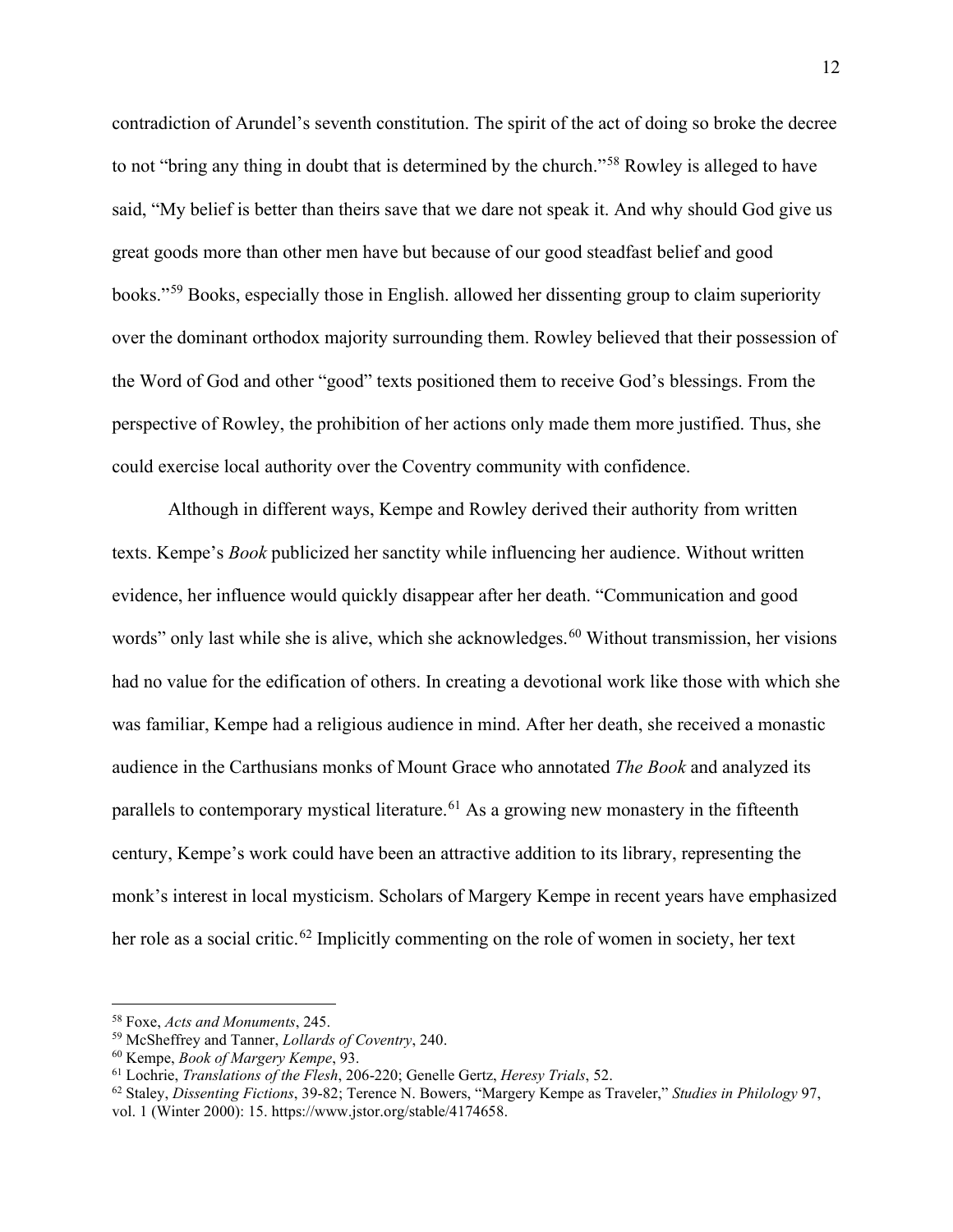contains statements obscured by orthodox imagery. Venerating the feminine, many of her visions feature female saints, sometimes with those saints placed on the same level as prominent male saints. During one vision before her pilgrimage to Jerusalem, Christ promises Kempe "the same grace [he] promised Saint Katherine, Saint Margaret, Saint Barbara, and Saint Paul."[63](#page-14-0) In another vision, God affirms to Kempe that he loves women of all sexual statuses. While conceding that chastity was better than the alternative, God praised wives, endorsing their godly service.<sup>[64](#page-14-1)</sup> A devotional text was the means through which Kempe attempted to influence a religious audience, including some ideas about female piety while providing proof of her special relationship with God.

The authority that Rowley received from texts was far less subtle than Kempe's because her beliefs inherently put her at odds with the Church that Kempe embraced. McSheffrey has noted that Rowley's position was unique in Lollardy due to her education, widowhood, temperament, and social status.<sup>[65](#page-14-2)</sup> While all these qualities were indeed necessary for her to have a position in the community, the means through which she was able to do so was through her books. In a departure from gender norms, Rowley led readings, and implicitly discussions, alongside the more educated male Lollards at Coventry, having read the Commandments publicly in Roger Landesdales' house with "Landesdale reading another book after Alice had finished."[66](#page-14-3) Rowley taught her beliefs to members of her community, including the previously discussed mixed groups, individual men like Thomas Bown, and at least one group of women.<sup>[67](#page-14-4)</sup> The members, including the mother and daughter Agnes and Julian Yong and their friend Agnes

<span id="page-14-0"></span><sup>63</sup> Kempe, *Book of Margery Kempe*, 15, 38-39, 64.

<span id="page-14-1"></span><sup>64</sup> Kempe, *Book of Margery Kempe*, 36-37.

<span id="page-14-2"></span><sup>65</sup> McSheffrey, *Gender and Heresy*, 30.

<span id="page-14-3"></span><sup>66</sup> McSheffrey and Tanner, *Lollards of Coventry*, 107.

<span id="page-14-4"></span><sup>67</sup> McSheffrey and Tanner, *Lollards of Coventry*, 104, 130-132, 150-151, 217-218, 232-234.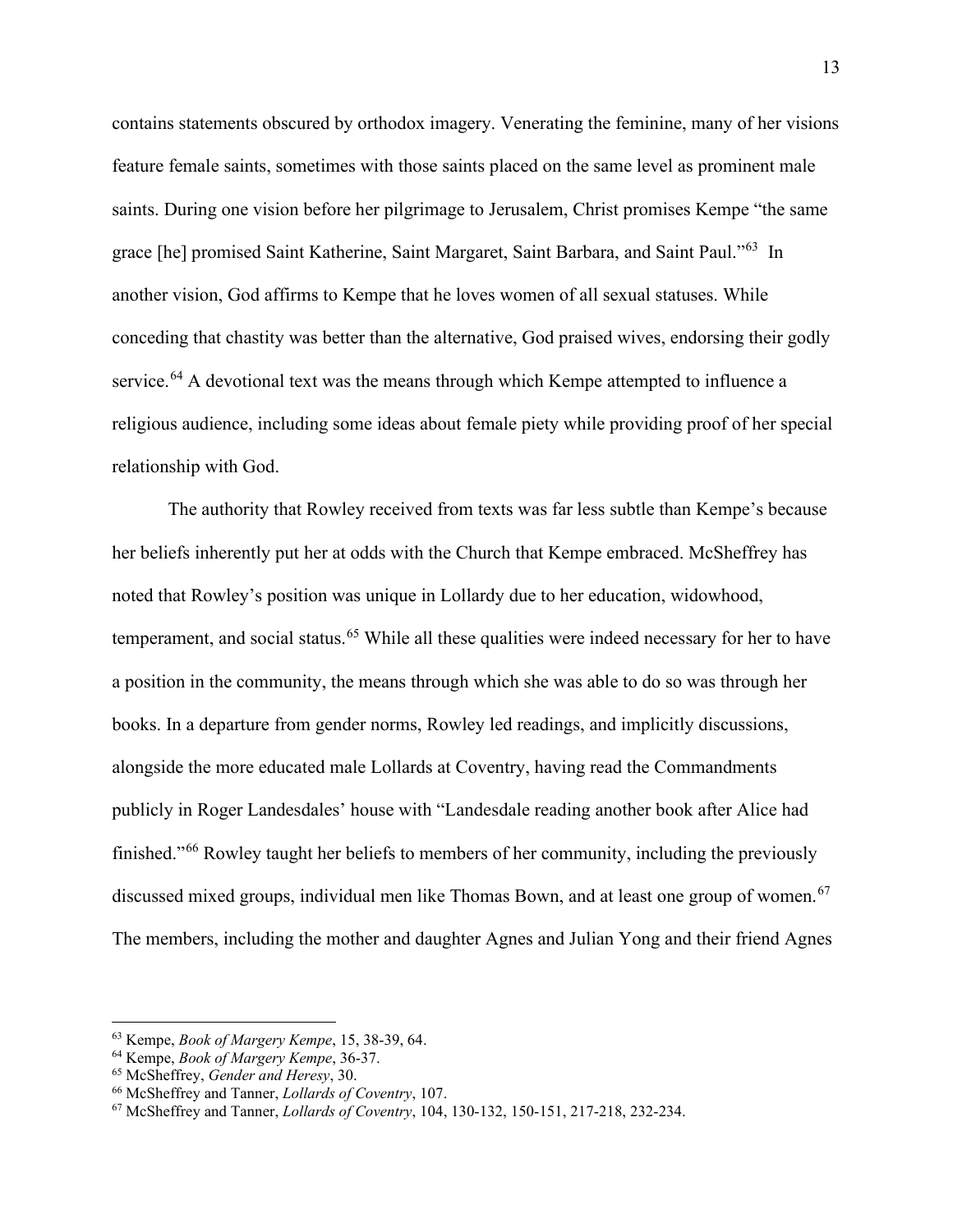de Bakehouse, admitted to rejecting the sacraments and attending "communications of this kind in Alice Rowley's home."[68](#page-15-0) She also hosted traveling teachers with similar dissenting beliefs at her home, discussing "the deepest scriptures" with them.<sup>[69](#page-15-1)</sup> Without her literacy and book ownership which allowed her to take texts outside of her home freely but discretely, these acts would have been impossible in similar male-dominated communities founded around a communal desire for access to vernacular biblical translations. In this case, the value of texts seems to have overshadowed the subordination of female believers in importance. Rowley was able to negotiate for herself a teaching position within the local religious network, a position departing from popular orthodox female symbols and spirituality.

As late medieval women, Kempe and Rowley engaged with the spiritual symbols of the physical like the Eucharist. Kempe's visionary writing allowed her to more freely employ symbolism.<sup>[70](#page-15-2)</sup> The signs of life in the movement of the bread and the cup during the eucharistic miracle which Kempe witnesses exemplify an emphasis of body and vitality.<sup>[71](#page-15-3)</sup> Bynum has argued that "the notion of the female as flesh became an argument for women's *imitatio Christi*  through physicality."[72](#page-15-4) *Imitatio Christi* more explicitly appears throughout Kempe's struggles, particularly during her first pilgrimage across Europe. She suffered physically through fasting and fits of uncontrollable sobbing.<sup>[73](#page-15-5)</sup> On her journey to Jerusalem, she faced persecution from her English traveling companions who refused to accept her holy tears and diet.[74](#page-15-6) *Imitatio Christi* also appeared from imagery as well. While visiting the Mount of Calvary, Kempe received a vision of Christ's death and fell to the ground with her arms stretched out to parallel Christ's

<span id="page-15-0"></span><sup>68</sup> McSheffrey and Tanner, *Lollards of Coventry*, 232-234.

<span id="page-15-1"></span><sup>69</sup> McSheffrey and Tanner, *Lollards of Coventry*, 151.

<span id="page-15-2"></span><sup>70</sup> Kerby-Fulton, Books under Suspicion, 21.

<span id="page-15-3"></span><sup>71</sup> Kempe, *Book of Margery Kempe*, 35.

<span id="page-15-4"></span><sup>72</sup> Bynum, *Holy Feast*, 263.

<span id="page-15-5"></span><sup>73</sup> Kempe, *Book of Margery Kempe*, 45, 50-51.

<span id="page-15-6"></span><sup>74</sup> Kempe, *Book of Margery Kempe*, 45-49.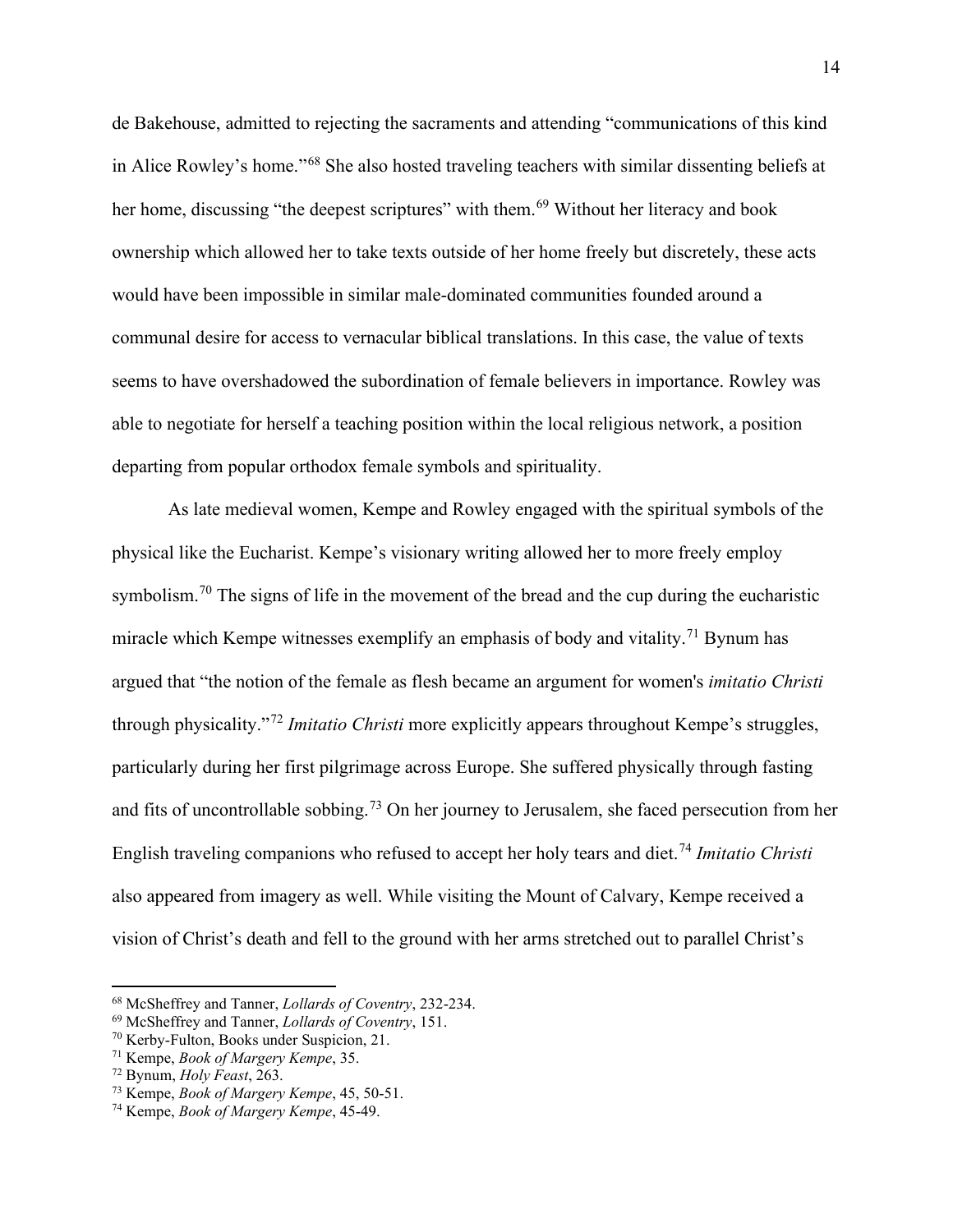position on the cross.[75](#page-16-0) While these symbols prove useful to her, her holiness seems to primarily come from the "contemplation" and "study" of religious texts and sermons to which Christ directly calls her.<sup>[76](#page-16-1)</sup> Later in life, God the Father and Mary commanded her to express her dedication through not fasting, so she would have the physical strength to deal with spiritual matters.<sup>[77](#page-16-2)</sup> Kempe's physical expressions of piety and obedience to Christ distinguish her from the corrupt mortal world, but she was not limited to such expression.

Alternatively, Rowley had no need for such symbols. They served orthodox women navigating the restrictions placed upon female spirituality by the Church, which was irrelevant for her. As part of her breaking from the Catholic church, she explicitly rejects the Eucharistic symbols many women came to appreciate and employ, urging Thomas Bown to remember that "the host was offered spiritually in memory of Christ's passion" during the elevation of the host<sup>[78](#page-16-3)</sup> She later confessed to further denying transubstantiation with the question, "How can the priest make God?"[79](#page-16-4) Rejecting the physical, Rowley's expression through the reading and discussion of books was explicitly intellectual. By reading and teaching others in the community, Rowley asserted her spiritual knowledge gained through study that was not miraculously granted to a weak vessel. Instead of being known for physical signs, she was known for her beliefs and was usually associated with books when others testified against her, with one man identifying her with a "primer in English in a red cover" that she owned.<sup>[80](#page-16-5)</sup> Deviating from the worldly realm to which women were normally relegated, Rowley relied on her education and intellect to create her place in her religious community, although this role was still limited as was the case for her

<span id="page-16-0"></span><sup>75</sup> Kempe, *Book of Margery Kempe*, 50.

<span id="page-16-1"></span><sup>76</sup> Kempe, *Book of Margery Kempe*, 65-66, 157.

<span id="page-16-2"></span><sup>77</sup> Kempe, *Book of Margery Kempe*, 118-119.

<span id="page-16-3"></span><sup>78</sup> McSheffrey and Tanner, *Lollards of Coventry*, 131-132.

<span id="page-16-4"></span><sup>79</sup> McSheffrey and Tanner, *Lollards of Coventry*, 159.

<span id="page-16-5"></span><sup>80</sup> McSheffrey and Tanner, *Lollards of Coventry*, 145.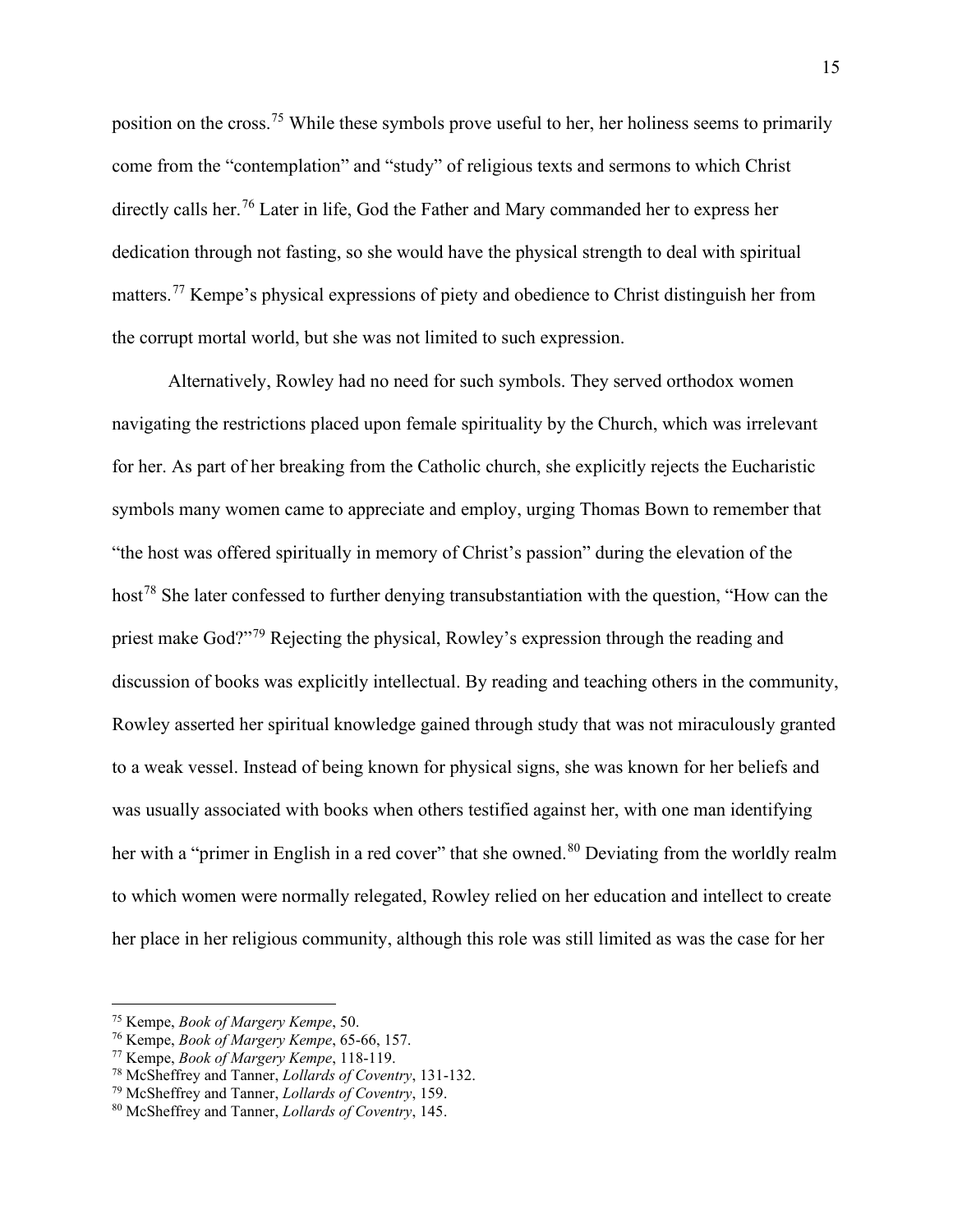orthodox counterparts.

Despite the new opportunities literacy and written texts brought to their spiritual lives, Kempe and Rowley faced limitations of their actions and influence. In Kempe's case, she could not completely embrace her literacy in her book. Despite how much her book emphasized her spiritual learning through texts, she still had to deny her knowledge in an interrogation by a clerk in York, attributing her responses to the questions of the faith to "the grace of God."<sup>[81](#page-17-0)</sup> As a woman pushing the boundary of what was acceptable for the time, the threat of trial and condemnation as a heretic is present throughout her life. Elements of her life like her education were necessarily self-censored so her life remained firmly within the realm of the orthodox. Although obscured, her voice was still able to be heard through the text while it still had a monastic audience in the first century after her death. This changed when Wynkyn de Worde's 1501 edition of selections from *The Book of Margery Kempe* largely erased Kempe's life, leaving only excerpts of some of her visions.<sup>[82](#page-17-1)</sup> In 1521, Henry Pepwell printed his edition based on Worde's selected passages while giving Kempe the title of "Ancress of Lynn."[83](#page-17-2) Kempe's reach was largely minimal even after these attempts to clean her image, but the reprintings demonstrate some intellectual interest in her name in the century after her death if not a popular cult*.* Following the path of orthodoxy like Kempe did not always lead to lasting influence or the preservation of original intent.

With Rowley's kind of literacy, her actions were always legally limited. Besides her beliefs that challenged ecclesiastical authorities, her books made her a target. As English

<span id="page-17-0"></span><sup>81</sup> Kempe, *Book of Margery Kempe*, 89.

<span id="page-17-1"></span><sup>82</sup> Wynkyn de.Worde, *Book of Margery Kempe. Selections*¸ ed. Joey Fredell (London: printed by the author, 1501). http://english.selu.edu/humanitiesonline/kempe/showcase/webapp\_wynkyn.php.

<span id="page-17-2"></span><sup>83</sup> Edmund G. Gardner, ed., *The Cell of Self-knowledge: Seven Early English Mystical Treatises Printed by Henry Pepwell in 1521* (New York: Duffield & Co., 1910), 51-59.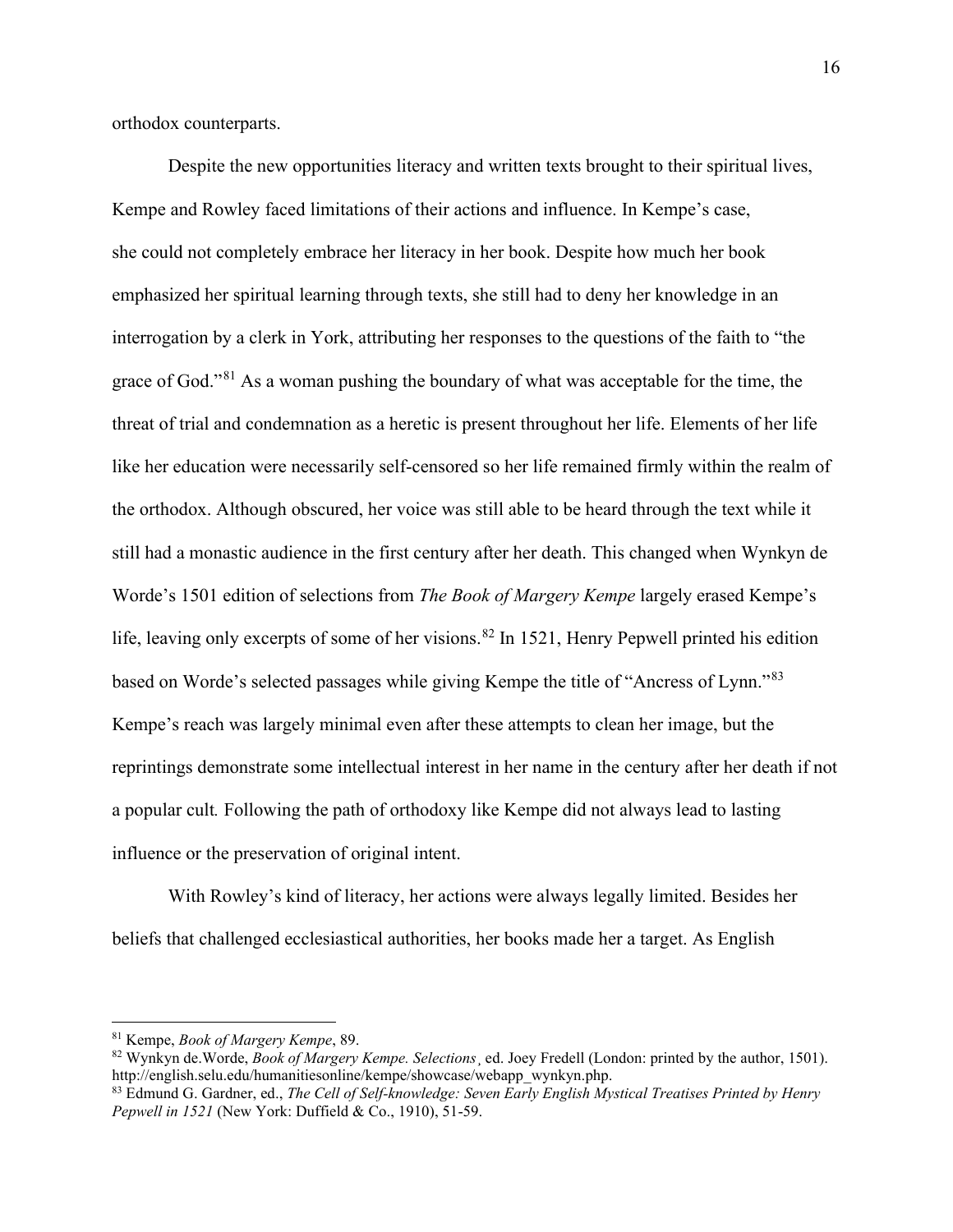inquisitorial methods began searching for evidence of vernacular scriptures and other religious books, her provision of vernacular texts to members of the artisanal class in Coventry put her at odds with the interests of local authorities.<sup>[84](#page-18-0)</sup> In the end, Rowley faced weeks and months of medieval imprisonment until she finally confessed and abjured her heretical beliefs, likely exhausted from the long imprisonment compared to others in the community.<sup>[85](#page-18-1)</sup> For Rowley's consistent rebellion against the Church and undermining of inquisitorial procedures through her past false acquittal, she received the harshest punishment out of those who abjured: the duty to assist in the execution of Joan Warde alias Wasshingburn by burning.<sup>[86](#page-18-2)</sup> Despite her connections to her fellow Lollards, we have little evidence of her specific ideas and teachings from her perspective. All that is known of her is from trial documents told from the inquisitorial perspective. Because she relied on distributing books and not creating her own, her voice is largely lost to time. However, this can be seen as a natural consequence of a group that at that relied more on biblical texts than tracts and treatises.<sup>[87](#page-18-3)</sup> Perhaps, in the tradition of late medieval English dissenters, Rowley prized the spread of the Bible above any ideas of her own.

The ability to read and take advantage of books and literary culture opened possibilities for Margery Kempe and Alice Rowley but not without limitations. Women's relationships to literacy could be complicated as being openly literate had disadvantaged Kempe and advantaged Rowley. Both women took advantage of the connections they made through a common interest in reading books to further their goals. The use of books could be a powerful determiner for them to determine their relationship to the Church. Books gave them the ability to exert authority over future religious audiences in the case of Kempe's *Book* and over her contemporary local

<span id="page-18-0"></span><sup>84</sup> Aston, *Lollards and Reformers*, 206-209.

<span id="page-18-1"></span><sup>85</sup> Thomson, *The Later Lollards*, 111.

<span id="page-18-2"></span><sup>86</sup> McSheffrey and Tanner, *Lollards of Coventry*, 241-242.

<span id="page-18-3"></span><sup>87</sup> McSheffrey and Tanner, *Lollards of Coventry*, 343-344.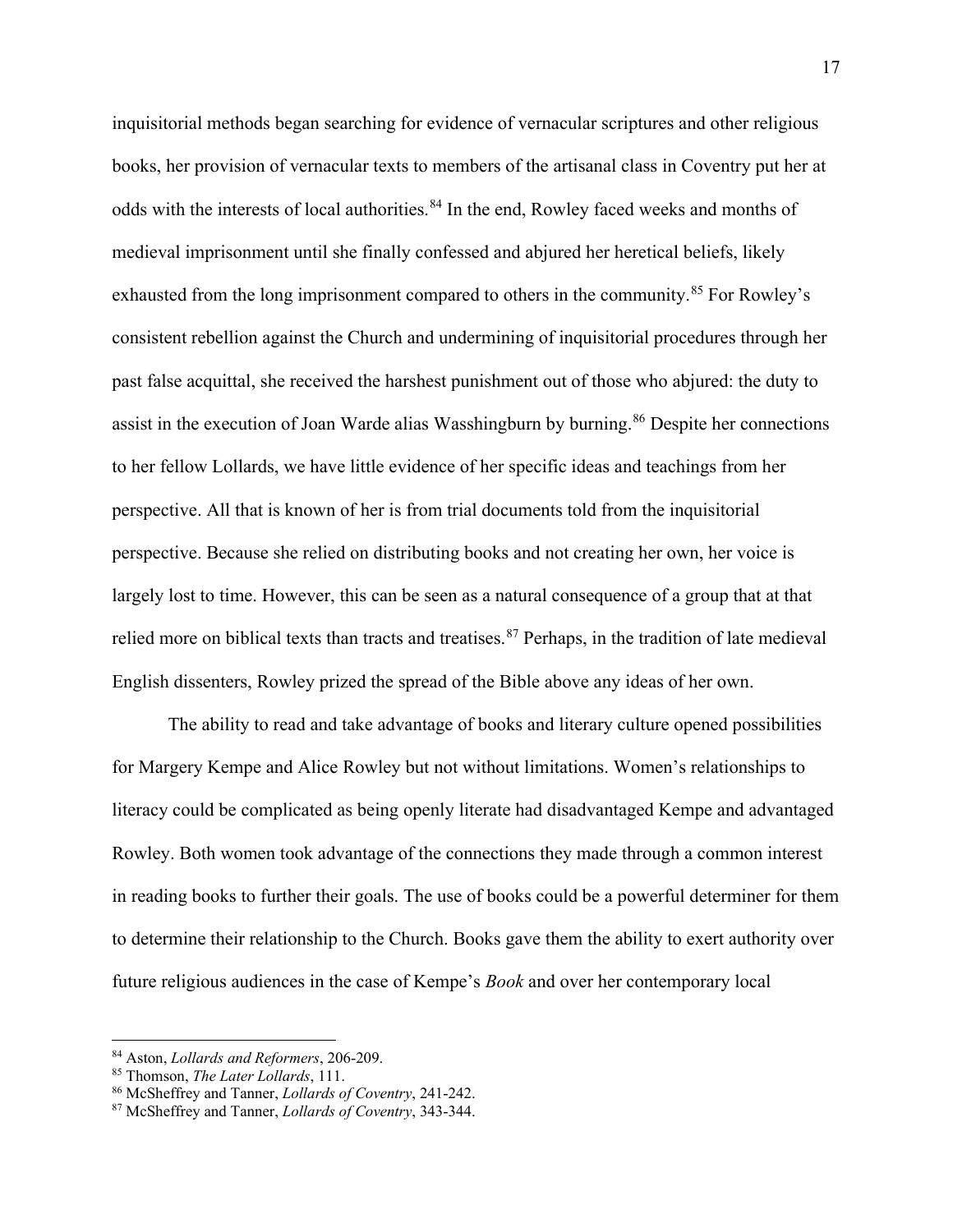community for Rowley's books. The two women also in using the written word engaged with the physicality and symbols of medieval female religious expression. In the end, they were limited by the Church's influence over the treatment of women and the definition of orthodoxy. Much work has been done searching for women readers, writers, and book owners in late medieval England. Kempe and Rowley show how women could aim to distribute books to audiences outside of the small female reading circle in this period. Studying women's motives for participating in the distribution of books more broadly can reveal the growing importance of books in their lives near the beginning of the modern era. Through written texts, women in England could explore spirituality in a world of gendered religious expression.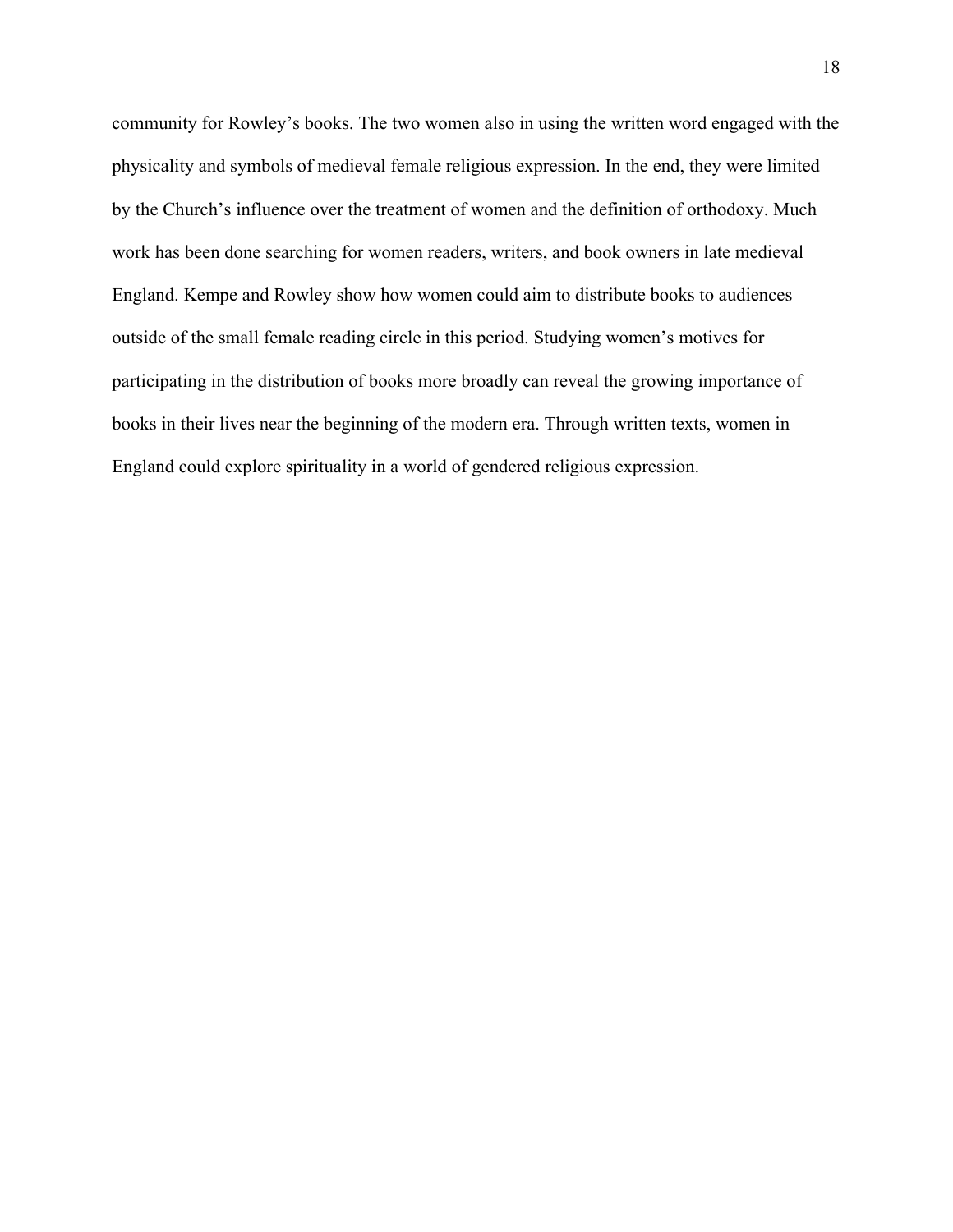### **Bibliography**

### Primary Sources

- Foxe, John. Vol. 3 of *The Acts and Monuments of John Foxe*, edited by George Townsend. London: Seeley, Burnside, and Seeley, 1843.
- Gardner, Edmund G., ed. *The Cell of Self-knowledge: Seven Early English Mystical Treatises Printed by Henry Pepwell in 1521*. New York: Duffield & Co., 1910.
- Kempe, Margery. *The Book of Margery Kempe*. Translated and edited by Lynn Staley. New York: W. W. Norton & Company, 2001.
- McSheffrey, Shannon and Norman Tanner, eds. and trans. *Lollards of Coventry, 1486- 1522*. London: Cambridge University Press, 2003.
- Worde, Wynkyn de. *Book of Margery Kempe. Selections*¸ edited by Joey Fredell. London: printed by the author, 1501. http://english.selu.edu/humanitiesonline/kempe/showcase/webapp\_wynkyn.php.

#### Secondary Sources

- Anderson, Bonnie S. and Judith P. Zinsser. *A History of Their Own: Women in Europe from Prehistory to the Present*. Rev. ed. New York: Oxford University Press, 2000.
- Arnold, John H. and Katherine J. Lewis, eds. *A Companion to* The Book of Margery Kempe. Woodbridge: D.S. Brewer, 2004.
- Aston, Margaret. *Lollards and Reformers: Images and Literacy in Late Medieval Religion*. London: Hambledon Press, 1984. EBSCOhost.
- Blamires, Alcuin, ed. *Woman Defamed and Woman Defended: An Anthology of Medieval Texts*. With Karen Pratt and C. W. Marx. Oxford: Clarendon Press, 1992.
- Bowers, Terence N. "Margery Kempe as Traveler." *Studies in Philology* 97, vol. 1 (Winter 2000): 1-28. https://www.jstor.org/stable/4174658.
- Bynum, Caroline Walker. *Fragmentation and Redemption: Essays on Gender and the Human Body in Medieval Religion*. New York: Zone Books, 1991.
	- ———. *Holy Feast and Holy Fast: The Religious Significance of Food to Medieval Women*. Berkeley: University of California Press, 1987. EBSCOhost.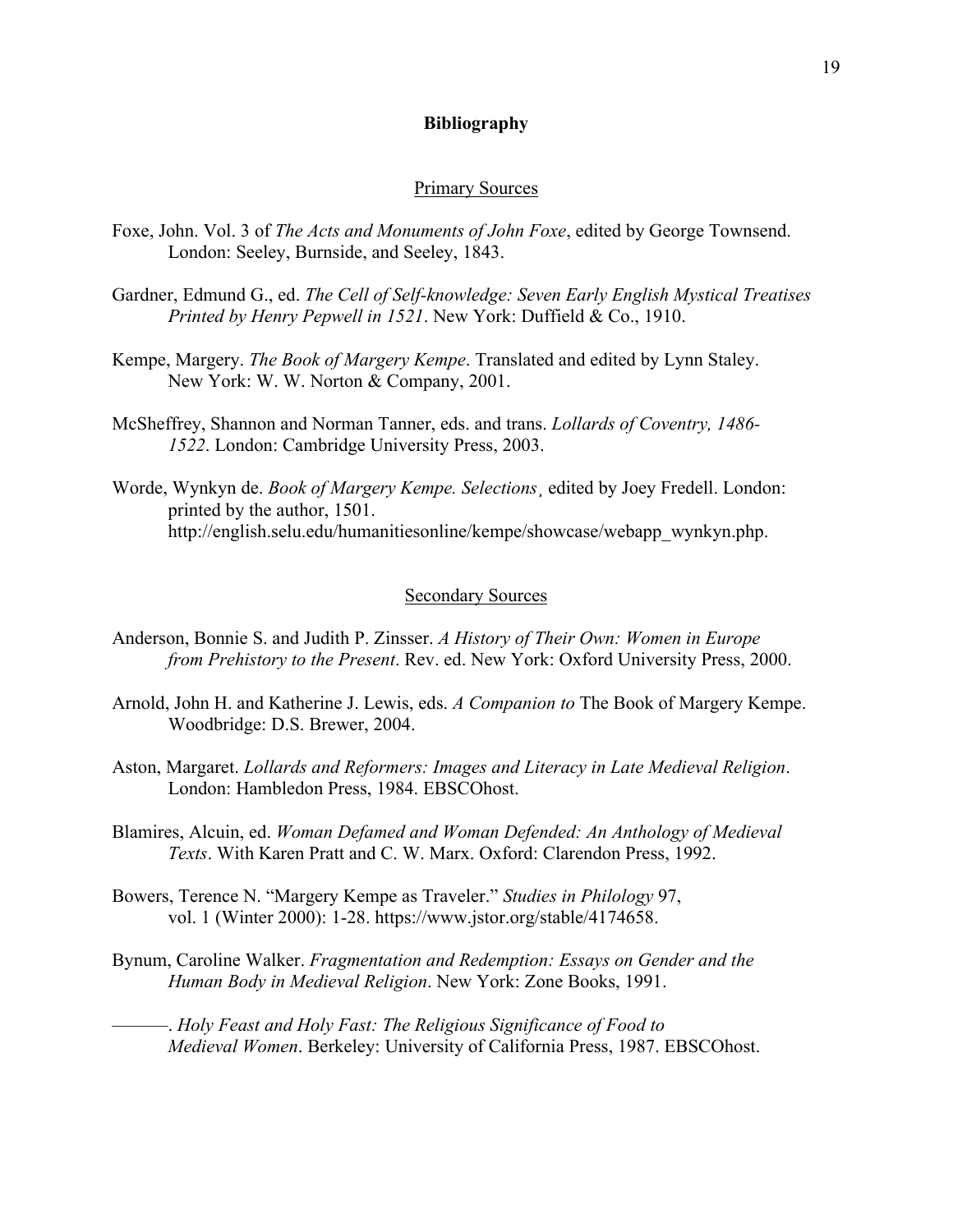- Coakley, John W. *Women, Men, and Spiritual Power: Female Saints and Their Male Collaborators. Gender, Theory, and Religion*. New York: Columbia University, 2006. EBSCOhost.
- Craun, Edwin D. *Ethics and Power in Medieval English Reformist Writing*. Cambridge: Cambridge University Press, 2010. EBSCOhost.
- Elliott, Dyan. *Proving Woman: Female Spirituality and Inquisitional Culture in the Later Middle Ages*. Princeton: Princeton University Press, 2004. EBSCOhost.
- Erler, Mary Carpenter. *Women, Reading, and Piety in Late Medieval England*. Cambridge: Cambridge University Press, 2002.
- Gertz, Genelle. *Heresy Trials and English Women Writers, 1400–1670*. Cambridge: Cambridge University Press, 2012. EBSCOhost.
- Hirsh, John C. "Author and Scribe in *The Book of Margery Kempe*." *Medium Ævum* 44, no. 1 (1975): 145-150. https://www.jstor.org/stable/43628104.
- Hornbeck, Patrick J., II. *What is a Lollard?: Dissent and Belief in Late Medieval England*. Oxford: Oxford University Press, 2010.
- Hudson, Anne. *The Premature Reformation: Wycliffite Texts and Lollard History*. Oxford: Clarendon Press, 1988.
- Jurkowski, Maureen. "Lollard Networks." In *Wycliffite Controversies*, edited by Mishtooni Bose and J. Patrick Hornbeck II, 261-278. Medieval Church Studies 23. Turnhout: Brepols Publishers, 2011.
- Kerby-Fulton, Katheryn. *Books under Suspicion: Censorship and Tolerance of Revelatory Writing in Late Medieval England*. Notre Dame: University of Notre Dame Press, 2006.
- Krug, Rebecca. *Reading Families: Women's Literate Practice in Late Medieval England*. Ithaca: Cornell University Press, 2002.
- Lewis, Katherine J. "Margery Kempe and Saint Making in Later Medieval England." In *A Companion to* The Book of Margery Kempe, edited by John H. Arnold and Katherine. J. Lewis, 195-215. Woodbridge: D.S. Brewer, 2004.
- Lochrie, Karma. *Margery Kempe and Translations of the Flesh*. New Cultural Studies Series. Philadelphia: University of Pennsylvania Press, 1994. EBSCOhost.
- McSheffrey, Shannon. *Gender and Heresy: Women and Men in Lollard Communities, 1420-1530*. Philadelphia: University of Pennsylvania Press, 1995.

———. "Heresy, Orthodoxy and English Vernacular Religion, 1480-1525." *Past & Present*, no.